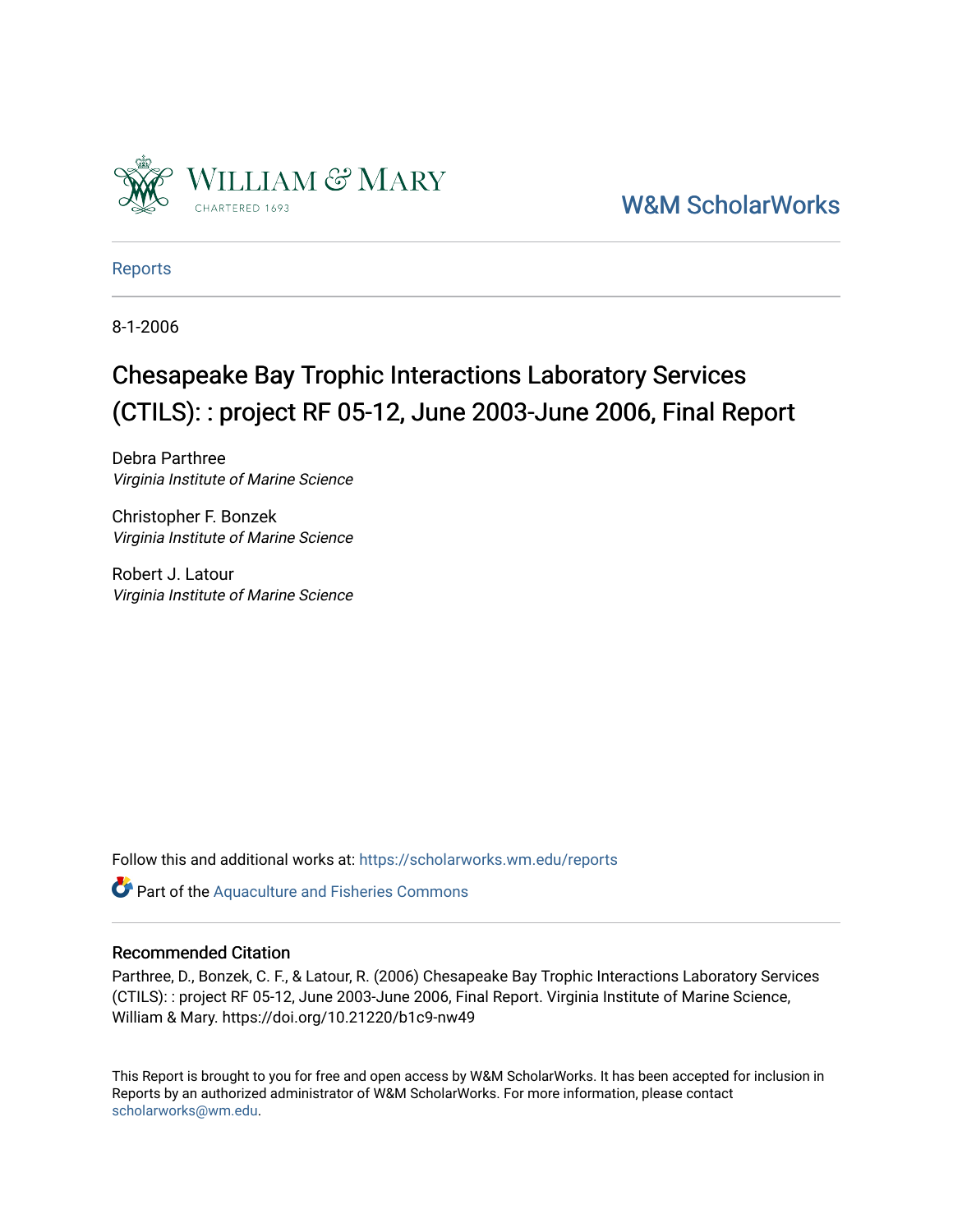## FINAL REPORT

# **Chesapeake Bay Trophic Interactions Laboratory Services (CTILS)**

Project RF 05-12

June 2003 – June 2006

Prepared by

Debra J. Parthree Christopher F. Bonzek Robert J. Latour Chesapeake Bay Trophic Interaction Laboratory Services

> Virginia Institute of Marine Science PO Box 1346 Gloucester Point, VA 23062 email: parthree@vims.edu phone: 804.684.7891 fax: 804.684.7110

> > Submitted to

Virginia Marine Resources Commission Marine Recreational Fishing Advisory Board



1 August 2006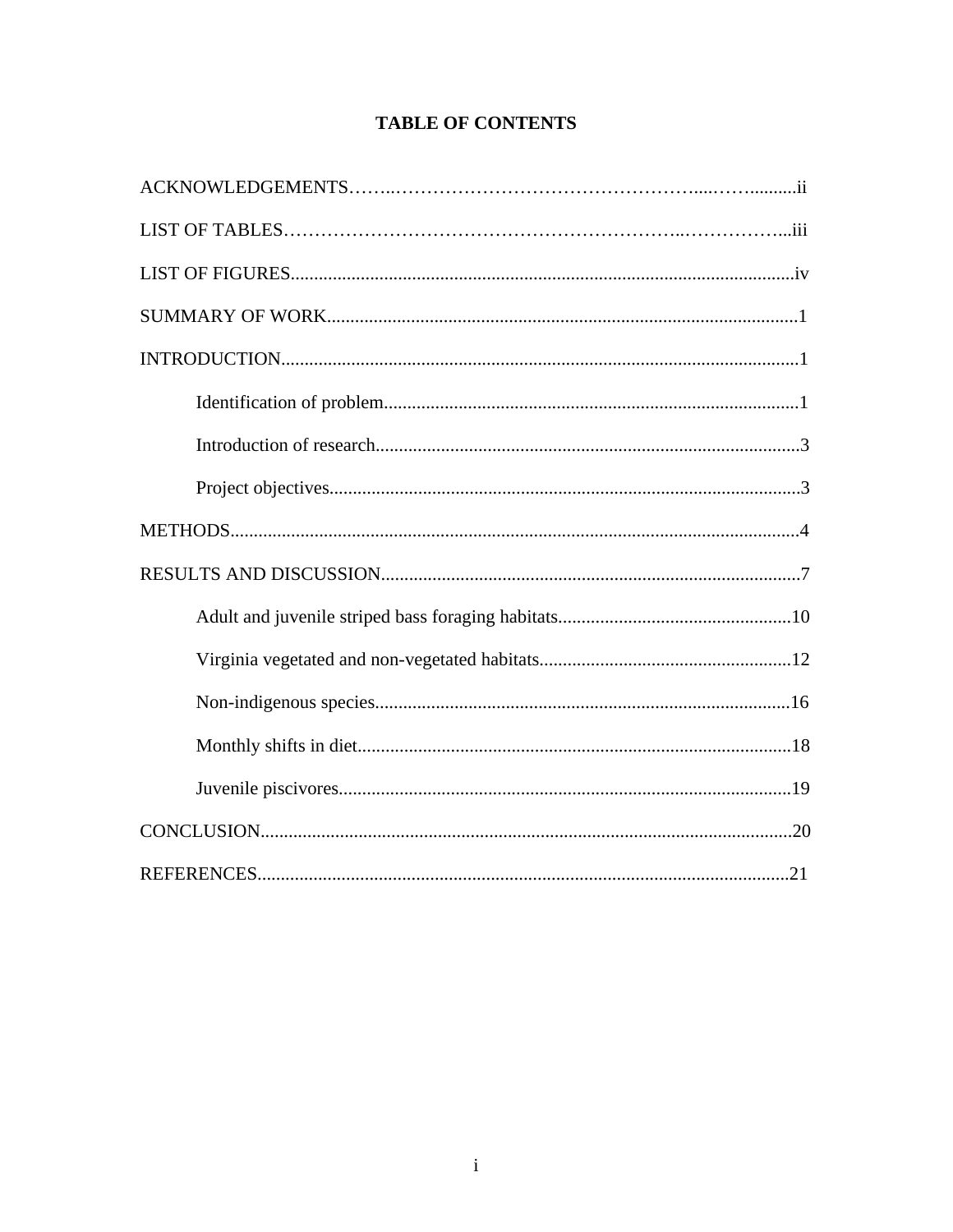#### **ACKNOWLEDGEMENTS**

CTILS would like to thank James Gartland for his knowledgeable guidance and support. Thanks to all of the monitoring surveys and individuals that participated in the CTILS program in the interest of ecosystem-based fisheries management:



#### WILLIAM&MARY VIMS Juvenile Trawl Survey

 Marcel Montane Wendy Lowery Aimee Halvorson Amanda Hewitt Julia Ellis Courtney Ford

#### VIMS Juvenile Seine Surveys

 Julia Ellis Amanda Hewitt summer field crews

#### VIMS Trammel Net Survey

 Jacques Van Montfrans David Combs Jill Dowdy



## MDNR Creel and Spawning Stock Survey<br>TARYLAND Erik Zlokovitz DEPARTMENT OF SANTON HARRY HORNICK Jeff Santacroce Jim Uphoff

 MDNR Juvenile Striped Bass Seine Survey Eric Durell



# USFWS Cooperative Winter Tagging Survey Wilson Laney (USFWS)

 Sara Winslow (NCDMF) Art Coppola (USFWS) Jeff Ferrence (NCDMF) Eric Gowdy (NCDMF) Lara Jarvis (NCDMF) Lydia Munger (ASMFC) Kelly Register (ECU) Roger Rulifson (ECU) Clif Tipton (USFWS) Erik Zlokovitz (MDNR) Stephen Taylor (NCDMF)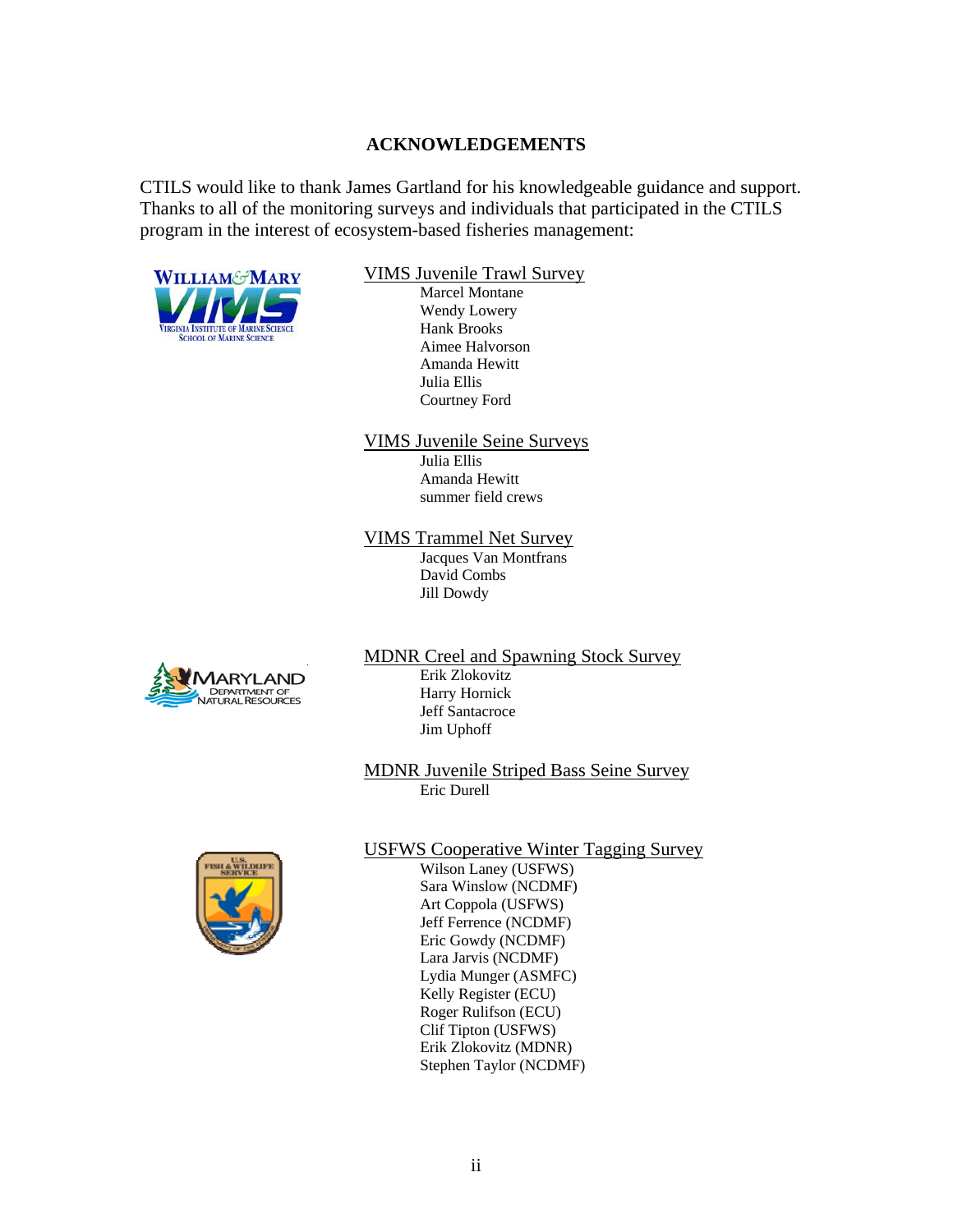## **LIST OF TABLES**

| Table 1. | Distribution of samples obtained from various surveys participating |                |
|----------|---------------------------------------------------------------------|----------------|
| Table 2. | Distribution of species collected for diet analysis by the CTILS    | $\mathbb{R}^8$ |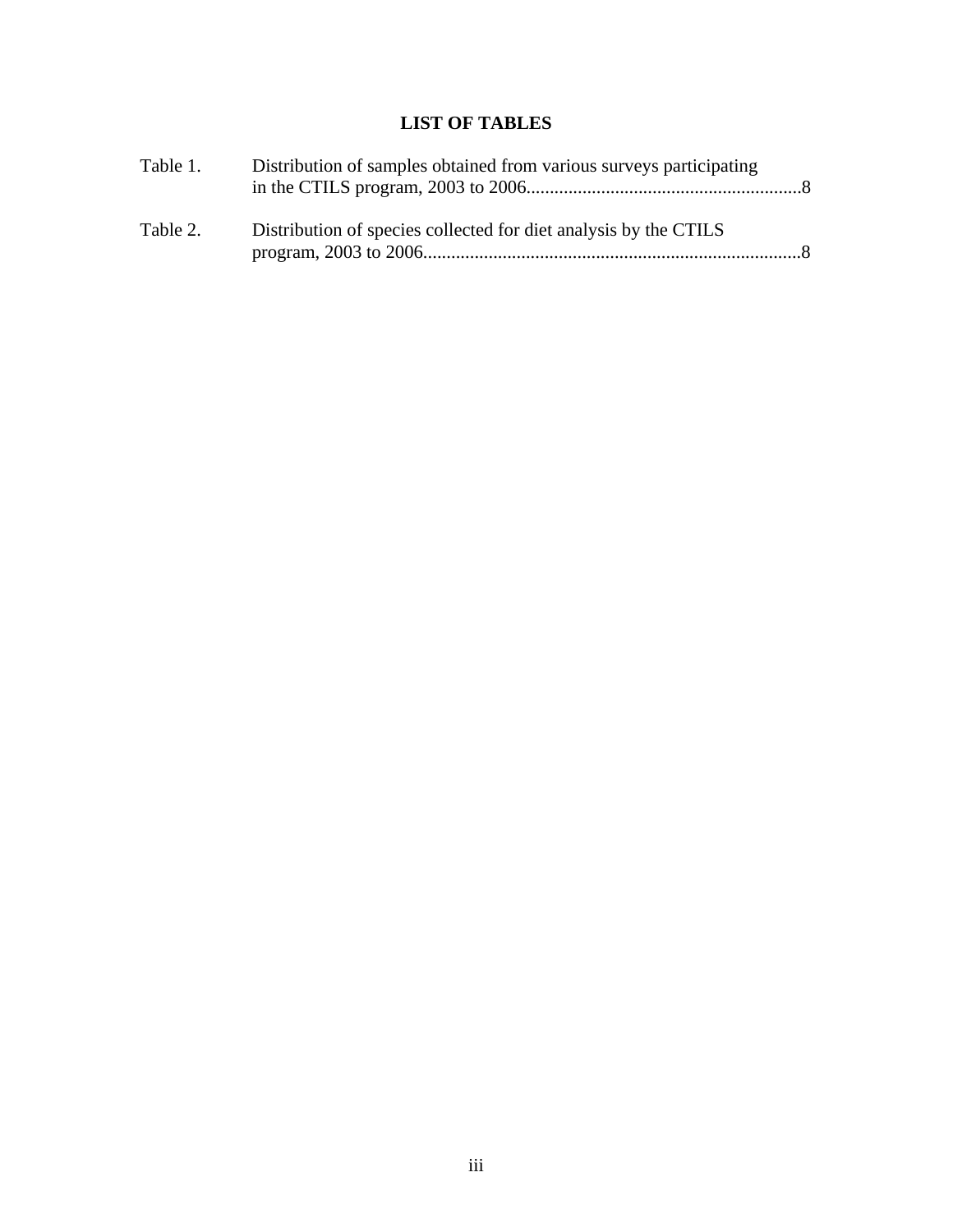## **LIST OF FIGURES**

| Figure 1.  | Locations sampled by various surveys participating in the CTILS<br>program 2003-2004. In some cases, exact locations were randomly<br>selected each month and therefore changed throughout the sampling<br>period. The MDNR Adult Striped Bass Creel and Spawning Stock<br>Survey sampled throughout the main stem of the Maryland portion |
|------------|--------------------------------------------------------------------------------------------------------------------------------------------------------------------------------------------------------------------------------------------------------------------------------------------------------------------------------------------|
| Figure 2.  | Area sampled by the USFWS Cooperative Winter Tagging Survey,                                                                                                                                                                                                                                                                               |
| Figure 3.  | Diet of adult striped bass captured by various surveys participating                                                                                                                                                                                                                                                                       |
| Figure 4.  | Diet of juvenile striped bass captured by various surveys                                                                                                                                                                                                                                                                                  |
| Figure 5.  | Diet of weakfish captured by the VIMS Trammel Net Survey                                                                                                                                                                                                                                                                                   |
| Figure 6.  | Diet of summer flounder captured by the VIMS Trammel Net                                                                                                                                                                                                                                                                                   |
| Figure 7.  | Diet of silver perch captured by the VIMS Trammel Net<br>Survey and the VIMS Juvenile Trawl Survey, 2004-200514                                                                                                                                                                                                                            |
| Figure 8.  | Diet of Atlantic croaker captured by the VIMS Trammel Net<br>Survey and the VIMS Juvenile Trawl Survey, 2004-200515                                                                                                                                                                                                                        |
| Figure 9.  | Diet of blue catfish captured by the VIMS Juvenile Trawl                                                                                                                                                                                                                                                                                   |
| Figure 10. | Diet of blue catfish captured by the VIMS Juvenile Striped Bass                                                                                                                                                                                                                                                                            |
| Figure 11. | Monthly diet of Atlantic croaker captured by the VIMS Juvenile<br>Trawl Survey in the James, York, and Rappahannock Rivers,                                                                                                                                                                                                                |
| Figure 12. | Diet of YOY bluefish captured by the VIMS Juvenile Bluefish<br>Seine Survey at Southside and Eastern Shore locations of                                                                                                                                                                                                                    |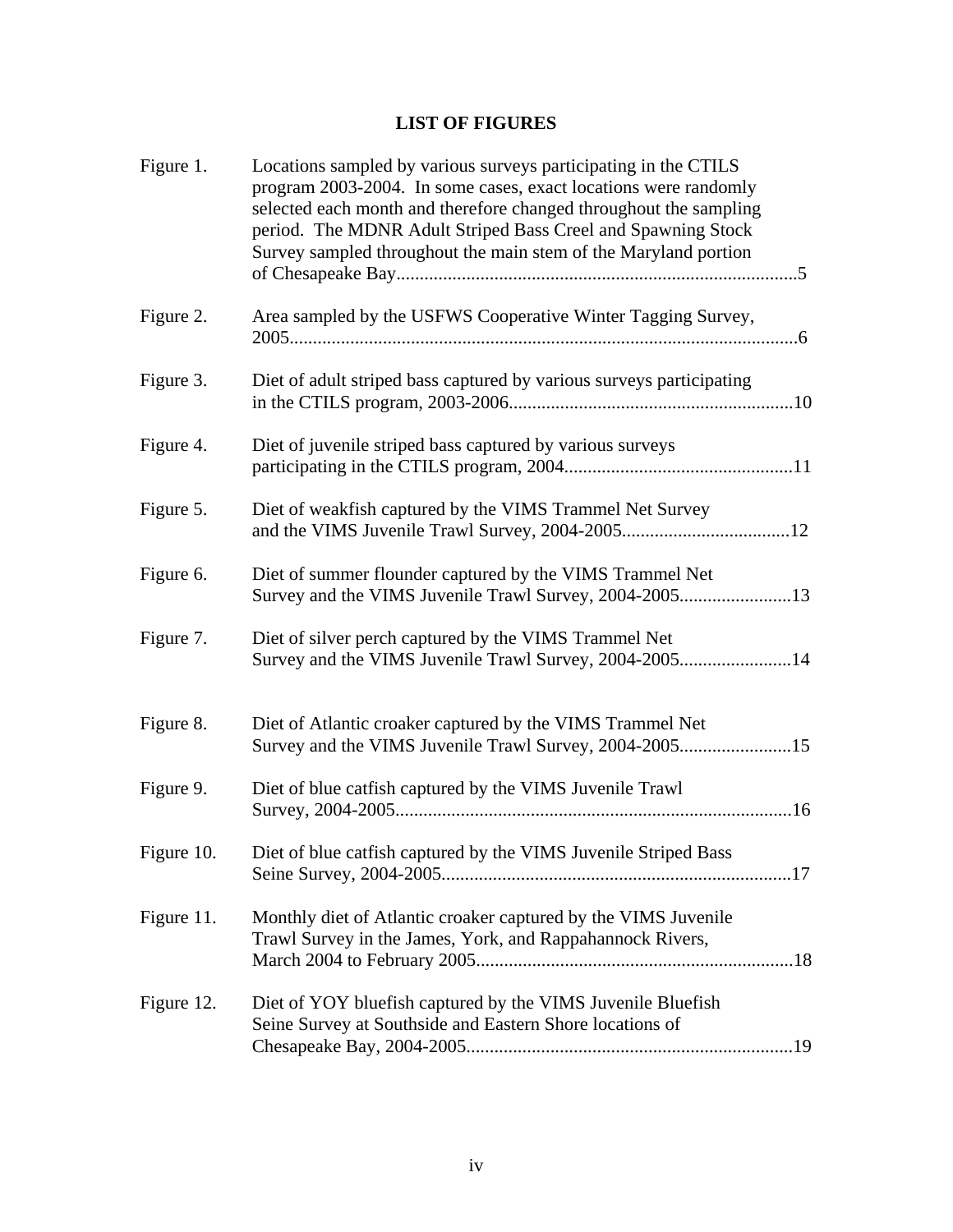| Figure 13. | Diet of Atlantic needlefish captured by seine at Southside,   |  |
|------------|---------------------------------------------------------------|--|
|            | Eastern Shore, and Virginia tributary locations of Chesapeake |  |
|            |                                                               |  |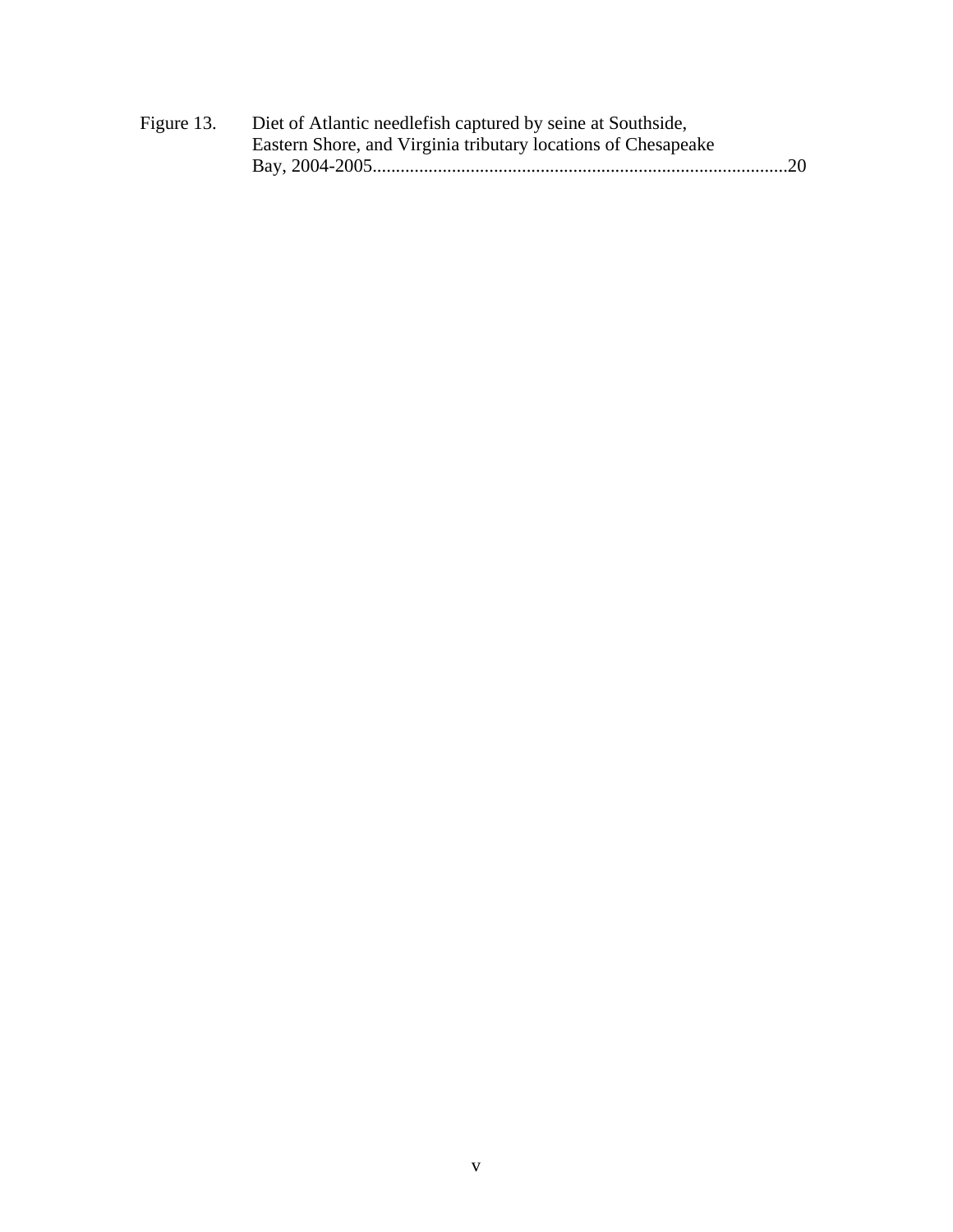#### **SUMMARY OF WORK**

Stomach samples or whole fish were obtained from a network of up to eight participating fisheries surveys in the Chesapeake Bay area. Field supplies and sample transport were provided by CTILS. Whole fish were processed for length, weight, and sex determination. Stomachs were removed and analyzed in the laboratory and prey types determined. In support of ecosystem-based fisheries management, estimates of locationspecific diet composition were produced for each species. Comparisons of dietary habits of each species among a range of habitats in the Bay and throughout various time frames were made.

#### **INTRODUCTION**

#### Identification of problem

Fisheries researchers and managers in the Chesapeake Bay region are developing multispecies management plans for commercially, recreationally, and ecologically important species. Both the Chesapeake 2000 (C2K) agreement and the recently completed regional Fisheries Ecosystem Plan (FEP) commit the states of Maryland and Virginia to incorporating an adaptive, ecosystem-based approach to fisheries management strategies.

A principal requirement of ecosystem-based fisheries assessment models such as Ecopath with Ecosim (EwE) is well-quantified estimates of predator-prey relationships or trophic interactions (Latour et al., 2003; Christensen, 2006). Trophic interactions among populations are typically elucidated through the analysis of stomach contents. These diet analyses can generate biomass values for specific predators and prey species and can be used to more realistically estimate gains and losses to fish populations (Latour et al., 2003). It must be recognized, however, that trophic interactions vary according to temporal and spatial scales. Therefore, to adequately characterize these interactions within an ecosystem, an extensive database of fish diet composition information is needed.

Specific questions regarding the predator-prey interactions among economically and ecologically important fish species have arisen as a result of this ecosystem-based approach. For example, striped bass (*Morone saxatilis*) are known predators of Atlantic menhaden (*Brevoortia tyrannus*) (Manooch, 1973; Hartman and Brandt, 1995; Griffin, 2001; Uphoff, 2003; and Walter and Austin, 2003) but the extent to which these interactions impact each of the populations is unknown. Furthermore, striped bass prey heavily upon a multitude of other species as well, depending on the foraging habitat. Thus, to provide the most synoptic overview of the trophic ecology of this species, predator-prey interactions in specific habitats should be considered.

Given that the proliferation of submerged aquatic vegetation (SAV) habitat in the Chesapeake Bay is a high priority in restoration efforts and that these habitats provide a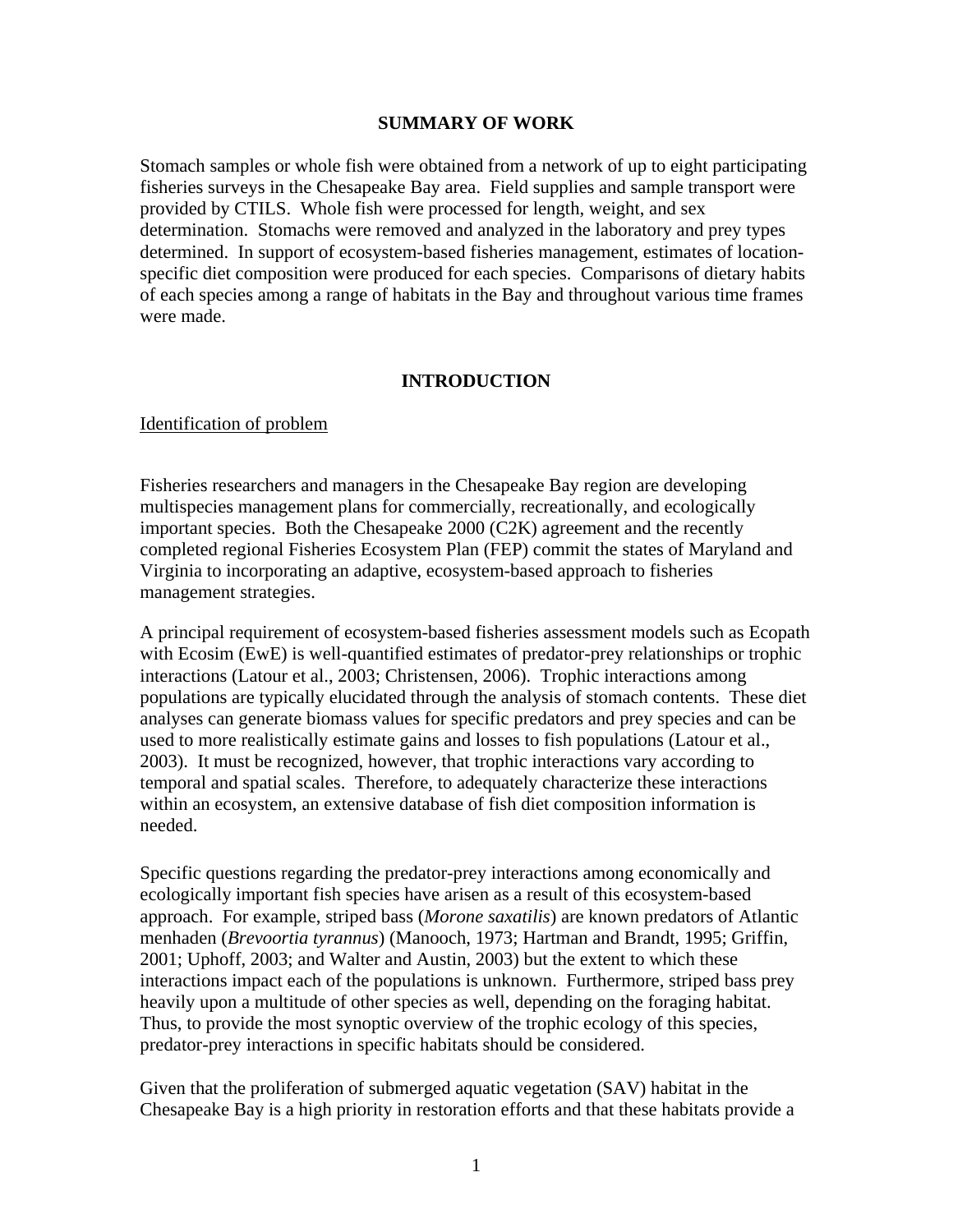nursery area for both fish and invertebrates, trophic dynamics that develop in this newly established habitat should be monitored. There is already evidence that in Chesapeake Bay seagrass beds juvenile blue crabs (*Callinectes sapidus*) comprise the vast majority of the striped bass diet, and significant quantities of soft-shell clams (*Mya arenaria*) have been found in the diet of Atlantic croaker (*Micropogonias undulatus*).

Potential for competition with native species for food and decimation of native species by predation are some of the most dangerous risks when introducing a fish species into a non-native habitat (United States Geological Survey, 2005). Thus, non-indigenous species should be considered when assessing trophic interactions. In Virginia, blue catfish (*Ictalurus furcatus*) are considered a non-indigenous aquatic species introduced from the Mississippi River drainage to control the exotic Asian clam (*Corbicula fluminea*) population and to enhance recreational fishing (Jenkins and Burkhead, 1994; United States Geological Survey, 2005). At present, the species is proliferating in Virginia. Blue catfish was the fifth most abundant species caught (excluding bay anchovy and hogchoker) by the VIMS Juvenile Trawl Survey from July 2004 to June 2005 (Montane and Lowery, 2005).

Because estuaries are temporally dynamic as well as spatially variable, it is also important to consider monthly or seasonal shifts in fish diets. Adequate temporal coverage ensures a broader, more accurate understanding of the trophic dynamics among species within an ecosystem. For example, a monthly diet analysis would be appropriate for a species which inhabits the Chesapeake Bay in large numbers year-round such as Atlantic croaker, while a year to year comparison would be a more reasonable analysis for fish populations that display an influx in population to the Bay only during some parts of the year such as striped bass, weakfish (*Cynoscion regalis*), and summer flounder (*Paralichthys dentatus*).

While increased survival in the early life history stages may ultimately improve the yearclass strength of a fish population (Boynton et al., 1981), consideration of young-of-the year (YOY) and juvenile fish diets is also important. Diet analyses of fishes captured by smaller-scale surveys such as the seine surveys which operate in specific niche environments and usually target young-of-the-year fishes provide insight into the trophic dynamics of the early life history of fishes and their environment. For example, bluefish (*Pomatomus saltatrix*) are considered an important recreational species in the Chesapeake Bay vicinity, and are voracious piscivores not only as adults (Richards, 1976; Buckel et al., 1999; Harding and Mann, 2001; Juanes et al., 2001) but also as young-of-the-year (Buckel and Conover 1997). Atlantic needlefish (*Strongylura marina*) are also considered piscivores (Murdy et al., 1997). Given the apex predator status of these species and the need to quantify trophic interactions between fish populations, monitoring of their diets is important.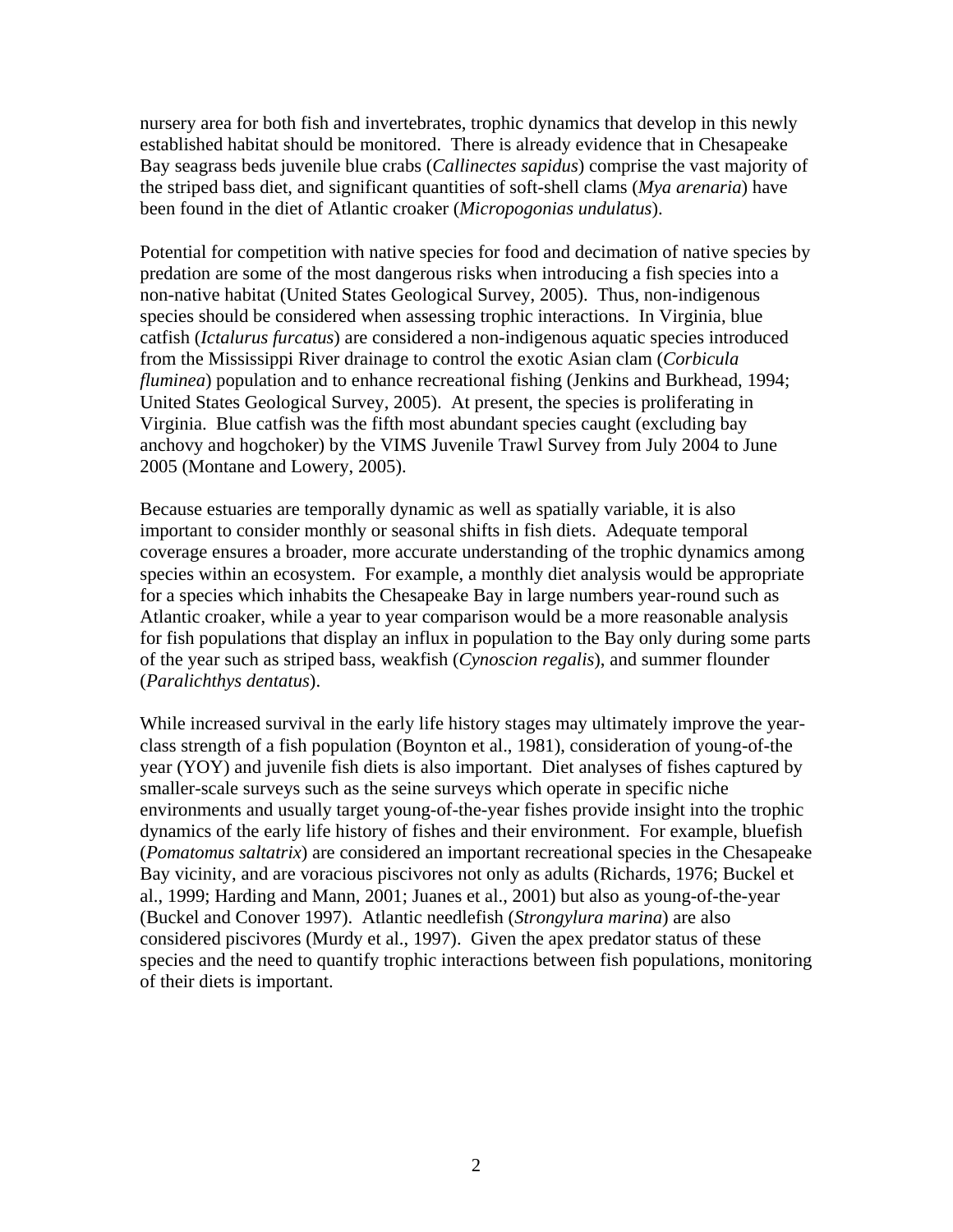#### Introduction of research

A database of fish diet information continues to be developed at the Virginia Institute of Marine Science. The Chesapeake Bay Trophic Interactions Laboratory Services (CTILS) program was established in 2003 and developed with three years of state-specific grants through the Virginia Marine Resources Commission's (VMRC) Recreational Fishing Advisory Board (RFAB).

The CTILS program provides a service to various fisheries monitoring surveys in the Chesapeake Bay region in return for supplying samples for fish trophic ecology research. Not only is value added to each of these surveys by enhancing their functions as collaborative entities, but they also receive feedback reports containing a complete and thorough analysis of the trophic interactions which occur in their respective study locations. In addition to the collaborative efforts between CTILS and surveys within VIMS, participation by other agencies includes those from Maryland and North Carolina. Also involved are two surveys from Maryland Department of Natural Resources (MDNR), as well as a large-scale cooperative winter trawling operation which partners the United States Fish and Wildlife Service (USFWS) with North Carolina Division of Marine Fisheries (NCDMF), Atlantic States Marine Fisheries Commission (ASMFC), East Carolina University (ECU), MDNR, and the National Marine Fisheries Service (NMFS).

The Chesapeake Bay Trophic Interactions Laboratory Service was designed partially in response to the Fisheries Ecosystem Plan (FEP) developed by the Chesapeake Fisheries Ecosystem Plan Technical Advisory Panel. The Plan calls for development of ecosystem-based fisheries models, and while those models are being generated by scientists working together from a suite of institutions (including University of British Columbia Fisheries Centre, NOAA/Chesapeake Research Consortium, Interstate Commission on the Potomac River Basin, University of Maryland Chesapeake Biological Laboratory, NOAA Chesapeake Bay Office/Cooperative Oxford Laboratory, Virginia Institute of Marine Science, and Maryland Department of Natural Resources), programs such as CTILS are concurrently generating the data required for the models.

#### Project objectives

The overall goal of this project was to provide fisheries researchers and managers with the integrated trophic interactions database that can be used to support the development of ecosystem-based fisheries stock assessment models. To meet that goal the following objectives were established:

 Continue development of a cooperative network of researchers in the Chesapeake Bay region to collect fish stomach samples and associated environmental data.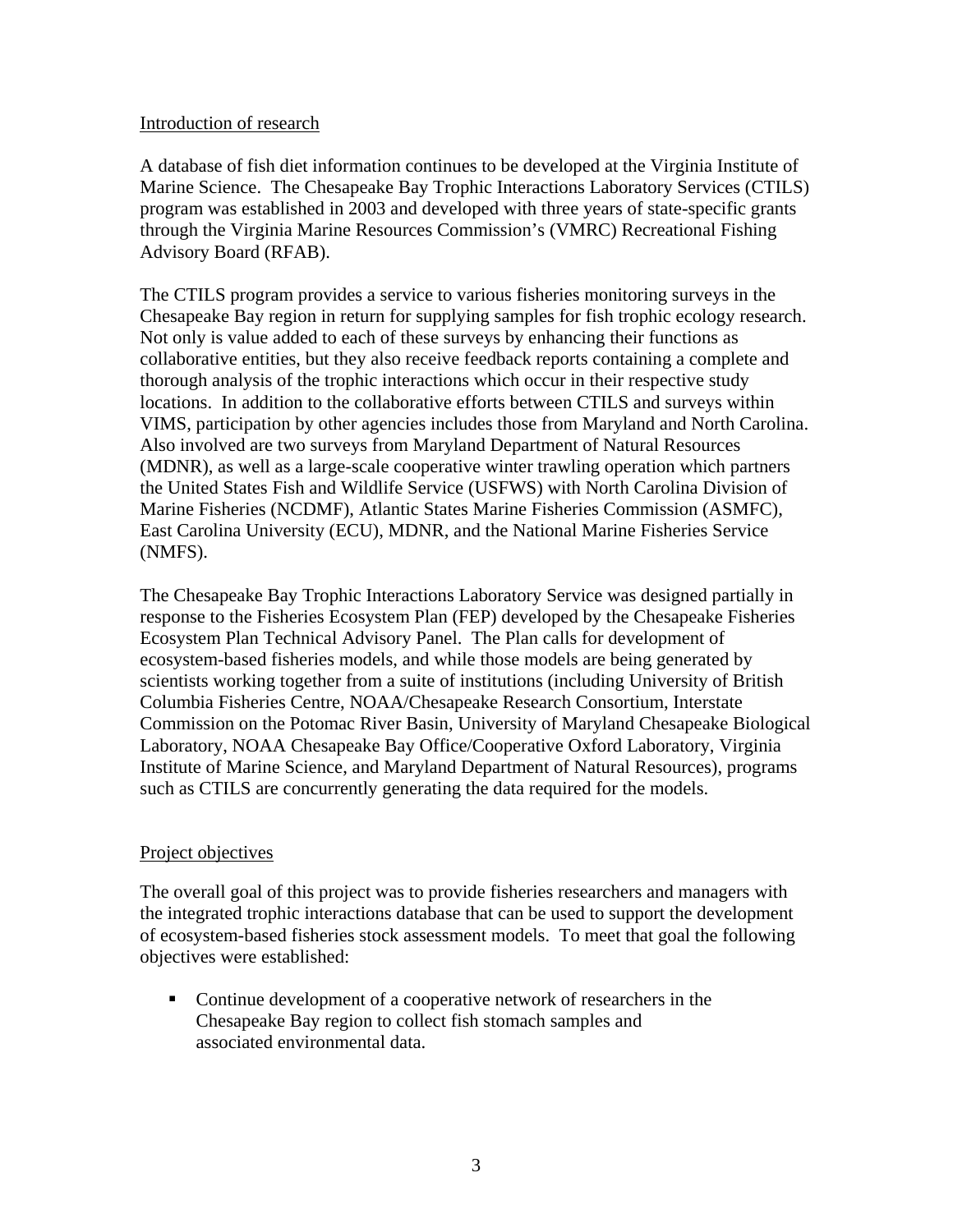Construct a thorough fish diet composition database encompassing an array of species, locations/habitats, seasons, and age-classes throughout the Chesapeake Bay region.

Specifically, the CTILS program intended to provide biomass values for a subsample of predator (consumer) species and biomass and fractional values of the prey consumed. This diet data will be associated with the survey catch data, a basic requirement of traditional fisheries models.

Because much of our effort was focused on collecting samples encompassing a wide range of temporal and spatial coverage, our extensive database also facilitated numerous secondary objectives. The CTILS website (www.fisheries.vims.edu/ctils) was updated regularly with new diet information, a photo journal of identified prey items, and an interactive map depicting the geographic coverage of samples processed. Additionally, as specific questions arise regarding the trophic ecology of a particular species, time period, and/or geographic location, we will develop a systematic approach for data analysis and to demonstrate results and conclusions quickly and efficiently. Finally, we intend to follow up these analyses by publishing results in peer reviewed scientific journals.

#### **METHODS**

The Chesapeake Bay Trophic Interactions Laboratory Services program relied on preexisting fish monitoring and assessment operations to acquire samples for processing. These surveys not only provided the samples needed to create the rich database proposed by the CTILS program, but also added value to their own operations by enhancing their function as collaborative entities. To ensure that our database reflected adequate temporal and spatial scales, samples and associated environmental data were acquired from this client network of research projects across the bay (Figure1) and near-coastal region (Figure 2).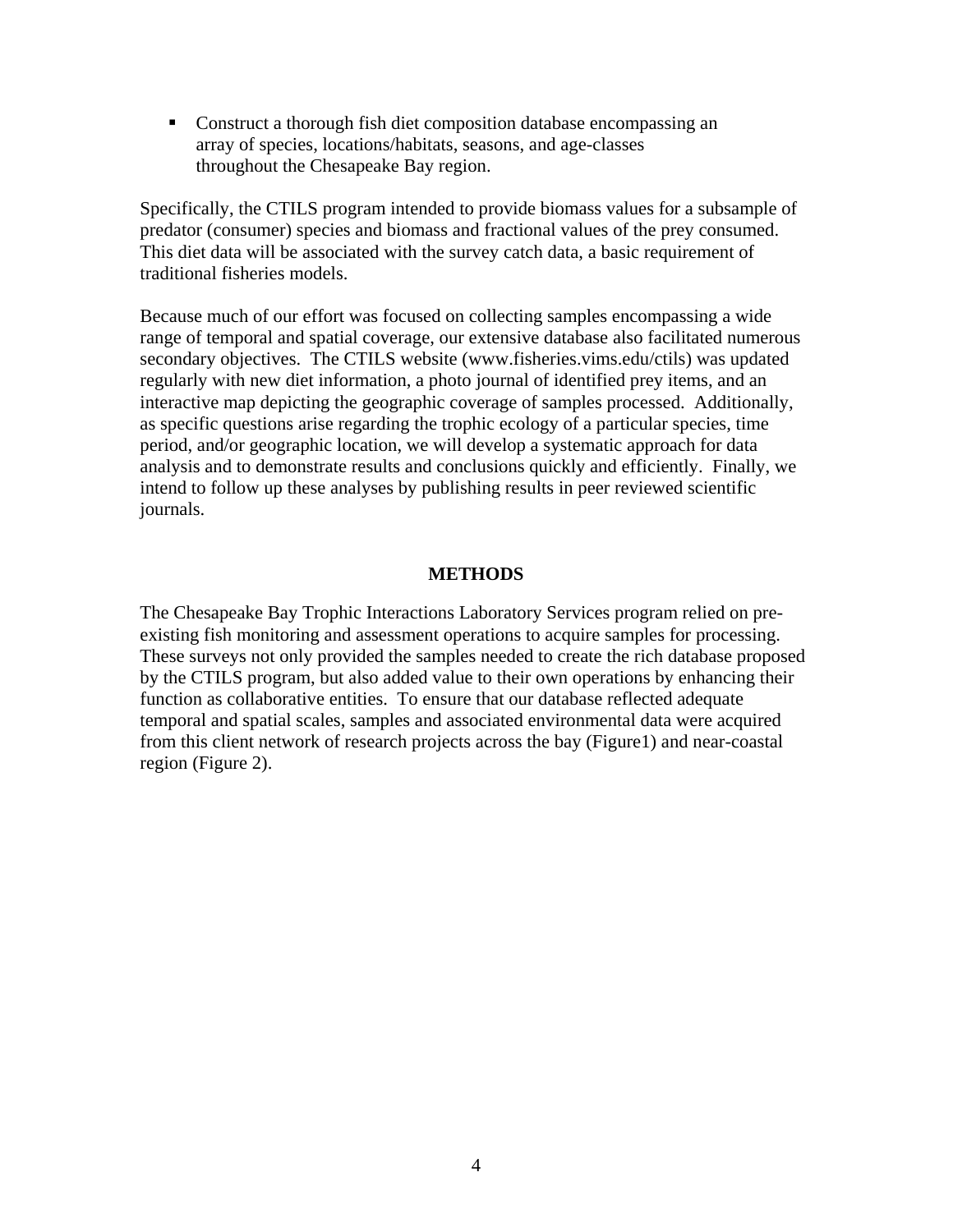

therefore changed throughout the sampling period. The MDNR Adult Striped Bass Creel and Spawning Stock Survey sampled throughout the main stem of the Maryland portion of Chesapeake Bay.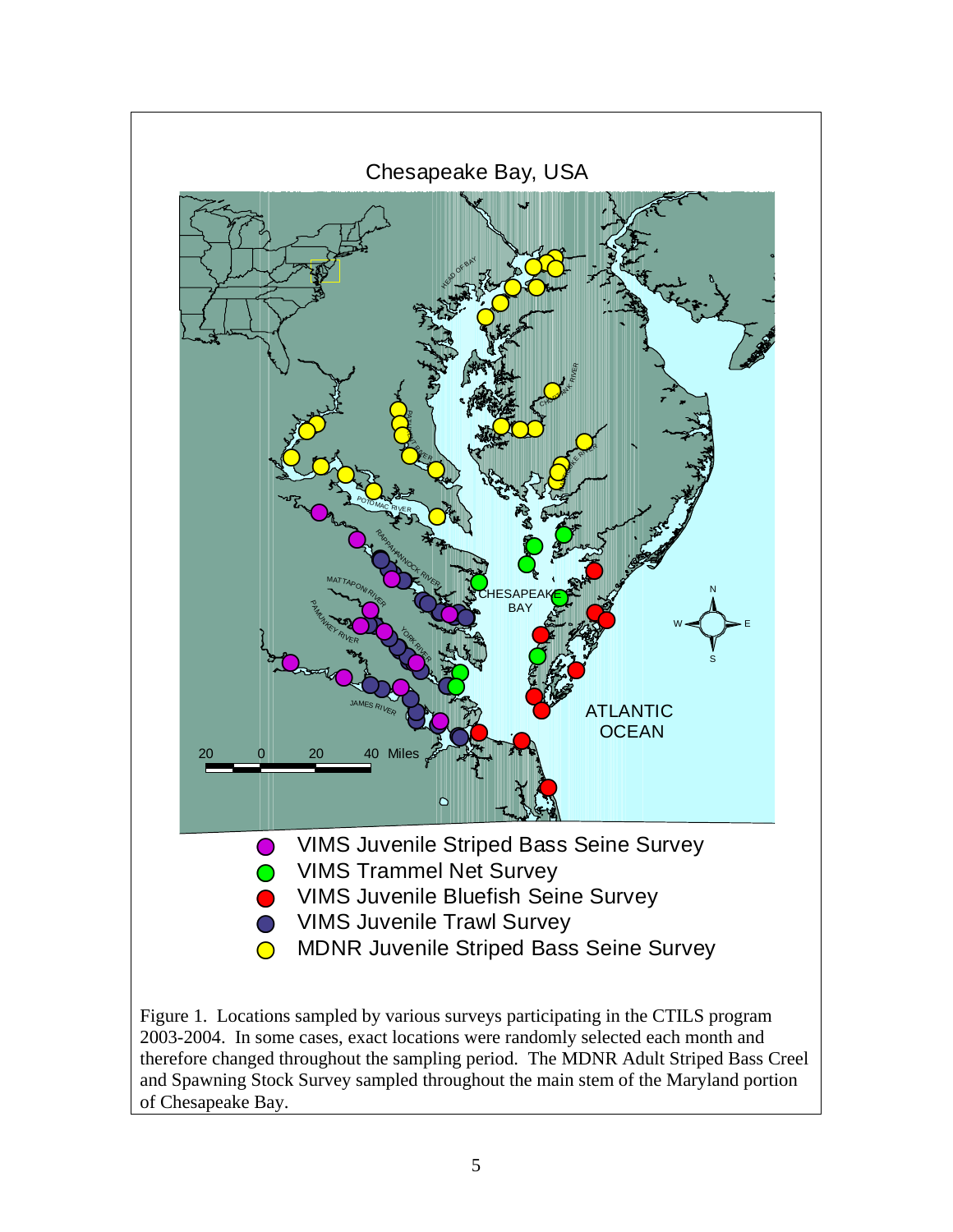

Participation by VIMS surveys included that of the Juvenile Fish and Blue Crab Trawl Survey, the Juvenile Striped Bass Seine Survey, the Juvenile Bluefish Seine Survey, the Seagrass Trammel Net Survey, and a crab enhancement study in association with the Trammel Net Survey. Maryland Department of Natural Resources (MDNR) participation included that of the Juvenile Striped Bass Seine Survey, and the Adult Striped Bass Creel and Spawning Stock Survey. Participation by the United States Fish and Wildlife Service (USFWS) near-coastal winter striped bass tagging survey, in cooperation with North Carolina Division of Marine Fisheries (NCDMF), Atlantic States Marine Fisheries Commission (ASMFC), East Carolina University (ECU), MDNR, and the National Marine Fisheries Service (NMFS), was also established.

Initially, CTILS focused on defining the diet composition of a limited number of primarily piscivorous fishes. However, with continued funding, resources and expertise allowed for an expansion of the program to include additional fish species linked by trophic interactions to benthic and plankton communities.

A standardized protocol for the laboratory and analytical services provided by CTILS, which includes methodologies for sample preservation, transportation, and processing, was adhered to. Whole fish were provided to CTILS for processing by the VIMS trawl and seine surveys, and the MDNR seine survey. The fish were measured to the nearest 5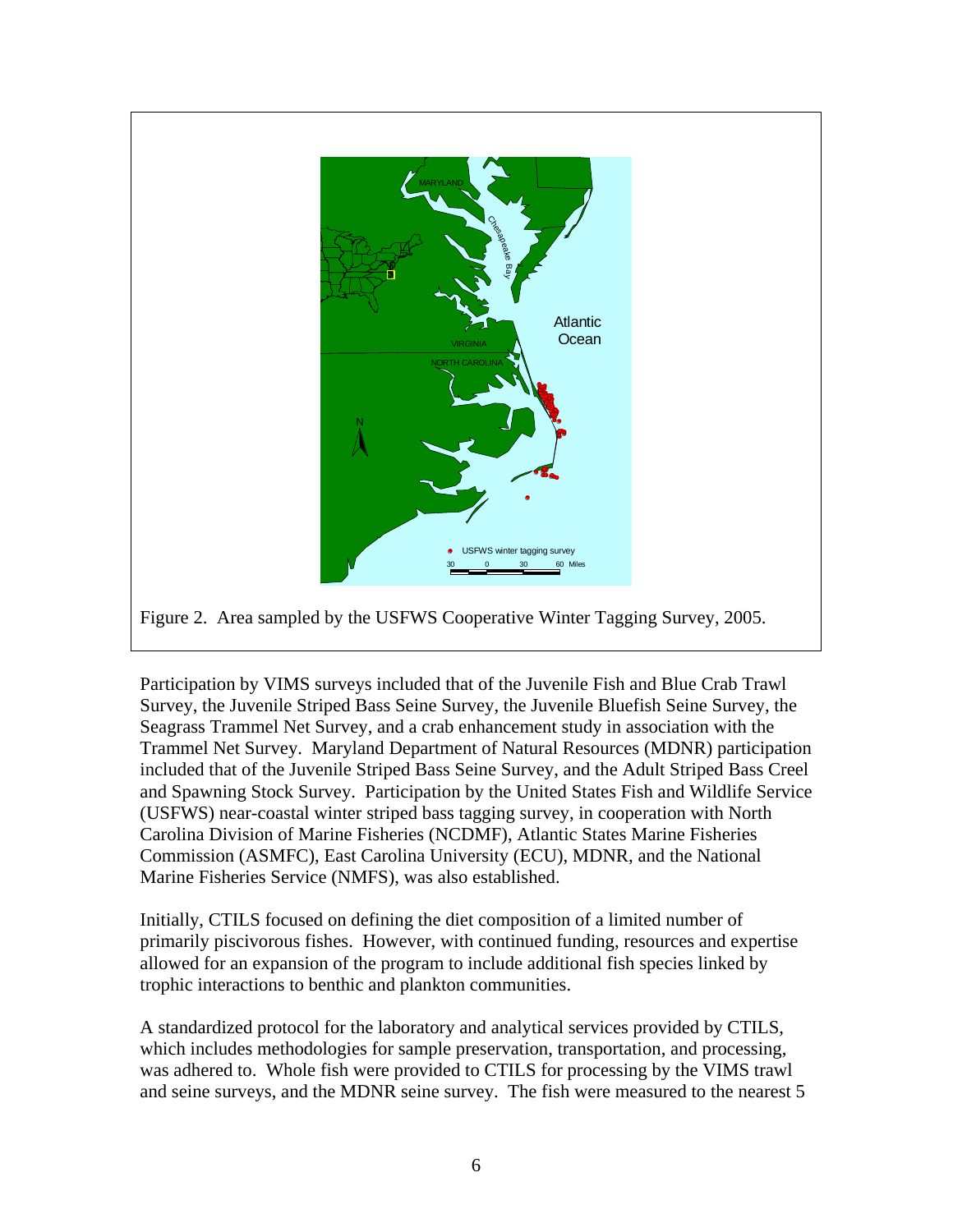mm and weighed to the nearest 0.1 g. Stomachs were removed and preserved in normalin. The VIMS trammel net survey and crab enhancement study, the MDNR adult creel survey, and the USFWS cooperative tagging survey provided stomach samples, already preserved, along with associated fish length and weight data. All samples were accompanied by environmental data for the study locations.

Preserved stomachs were processed via a standardized laboratory protocol (Hyslop, 1980). The stomachs were removed from the fixative and weighed to the nearest 0.0001 g. The stomach contents were emptied and the stomach weighed again. The prey items were identified to the lowest possible taxon, enumerated, and weighed to the nearest 0.0001 g wet weight. The proportion by weight of each prey type was determined in all analyses. Empty stomachs were eliminated from the analyses.

Diet analyses were presented in regular reports to the participating surveys.

### **RESULTS AND DISCUSSION**

Ultimately, the data generated by CTILS will be incorporated into the Chesapeake Bay Ecopath with Ecosim (EwE) model as well as several multispecies bioenergetics models currently under development by various research groups (Pauly et al., 2000; Latour et al., 2003; Christensen et al., 2006). From these models, management decisions can be based upon a more complete understanding of the population dynamics and interactions of commercially and recreationally exploited fish stocks. All diet and related field data will become a part of a regional library and will be identifiable as to survey and/or investigator. Any publications that result from shared samples will either be joint publications with those who provided samples, or the partners will be given appropriate acknowledgement according to the level of participation. These publications will also formally acknowledge the Virginia Marine Resources Commission Recreational Fishing Advisory Board.

To date, samples for CTILS have been provided by eight different surveys, and 8425 stomachs from 34 species have been processed (Tables 1 and 2).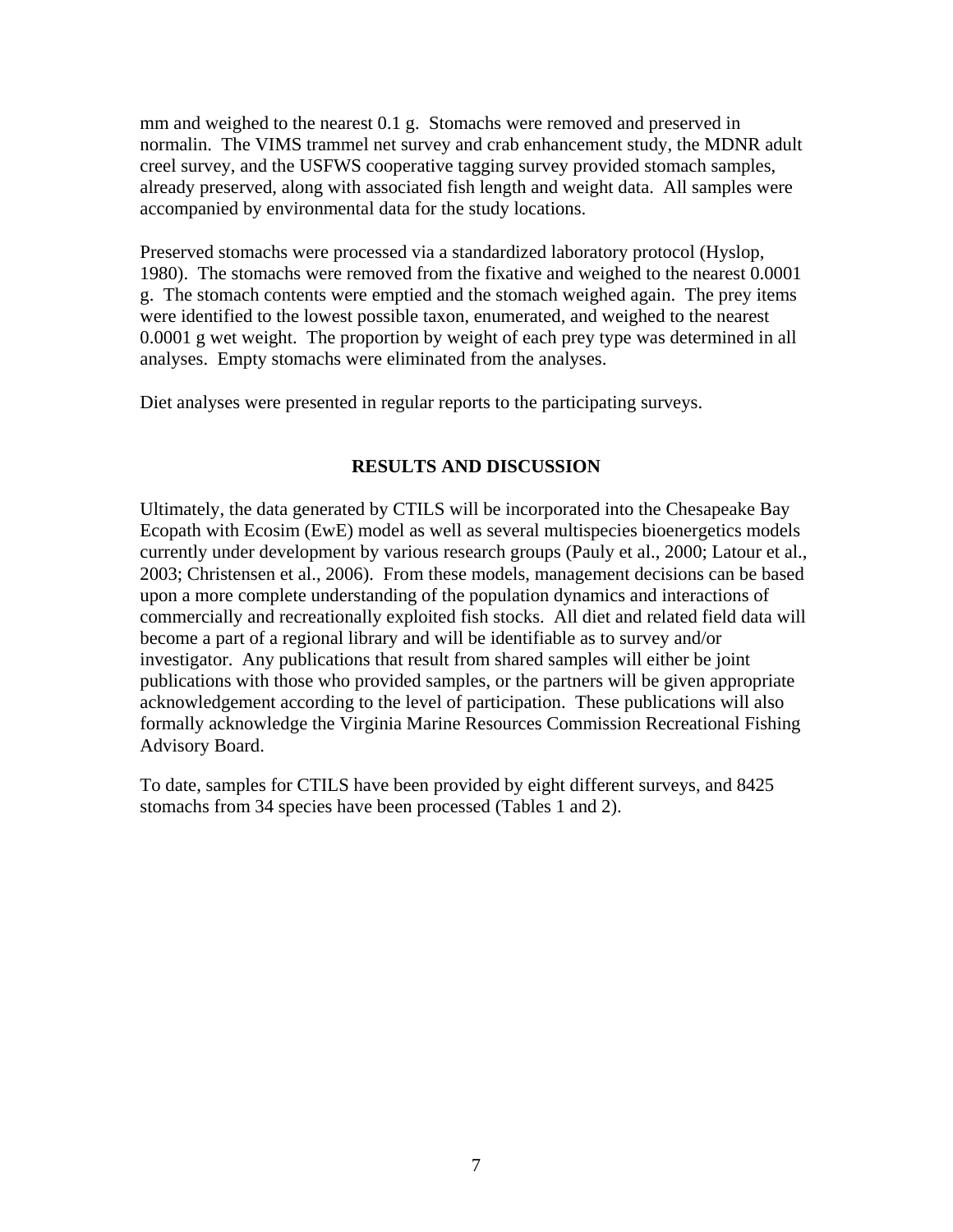Table 1. Distribution of samples obtained from the various surveys participating in the CTILS program,2003- 2006.

| <b>Survey</b>                                            | <b>Habitat sampled</b>                                                                               | <b>Total Stomachs</b><br><b>Processed</b> | <b>Percent of</b><br><b>Total</b> |
|----------------------------------------------------------|------------------------------------------------------------------------------------------------------|-------------------------------------------|-----------------------------------|
| VIMS Juvenile Fish and<br><b>Blue Crab Trawl Survey</b>  | Pelagic, Virginia tributaries (James, York,<br>Rappahannock Rivers)                                  | 4143                                      | 49                                |
| <b>VIMS</b> Trammel Net<br>Survey                        | Seagrass beds, Chesapeake Bay                                                                        | 1400                                      | 17                                |
| <b>MDNR</b> Juvenile Striped<br><b>Bass Seine Survey</b> | Littoral, Maryland tributaries (Choptank,<br>Nanticoke, Patuxent, Potomac Rivers and Head of<br>Bay) | 594                                       | 7                                 |
| VIMS Juvenile Bluefish<br>Seine Survey                   | Littoral and surf zone, Virginia Eastern Shore and<br>Southside Chesapeake Bay                       | 608                                       | 7                                 |
| VIMS Juvenile Striped<br><b>Bass Seine Survey</b>        | Littoral, Virginia tributaries (James, York,<br>Rappahannock Rivers)                                 | 755                                       | 9                                 |
| <b>MDNR Striped Bass</b><br>Creel Survey                 | Pelagic, Maryland Chesapeake Bay main stem                                                           | 325                                       | 4                                 |
| <b>USFWS</b> Cooperative<br>Winter Tagging Cruise        | Nearshore oceanic, Northeast North Carolina                                                          | 402                                       | 5                                 |
| <b>VIMS</b> Crab<br><b>Enhancement Study</b>             | Littoral, sheltered, York River                                                                      | 198                                       | 2                                 |
| <b>TOTAL</b>                                             |                                                                                                      | 8425                                      | <b>100</b>                        |

Table 2. Distribution of species collected for diet analysis by the CTILS program, 2003 to 2006.

|                         |                     |       | <b>Percent</b> |
|-------------------------|---------------------|-------|----------------|
|                         |                     |       | of             |
| <b>Species</b>          | <b>Common name</b>  | Total | <b>Total</b>   |
| Micropogonias undulatus | Atlantic croaker    | 2297  | 27.26          |
| Morone saxatilis        | striped bass        | 2097  | 24.89          |
| Cynoscion regalis       | weakfish            | 744   | 8.83           |
| Ictalurus furcatus      | blue catfish        | 691   | 8.20           |
| Morone americana        | white perch         | 559   | 6.64           |
| Paralichthys dentatus   | summer flounder     | 548   | 6.50           |
| Bairdiella chrysoura    | silver perch        | 353   | 4.19           |
| Leiostomus xanthurus    | spot                | 230   | 2.73           |
| Menticirrhus spp.       | kingfish spp.       | 220   | 2.61           |
| Strongylura marina      | Atlantic needlefish | 203   | 2.41           |
| Pomatomus saltatrix     | bluefish            | 138   | 1.64           |
| <b>Others</b>           |                     | 345   | 4.09           |
| TOTAL                   |                     | 8425  | 100.00         |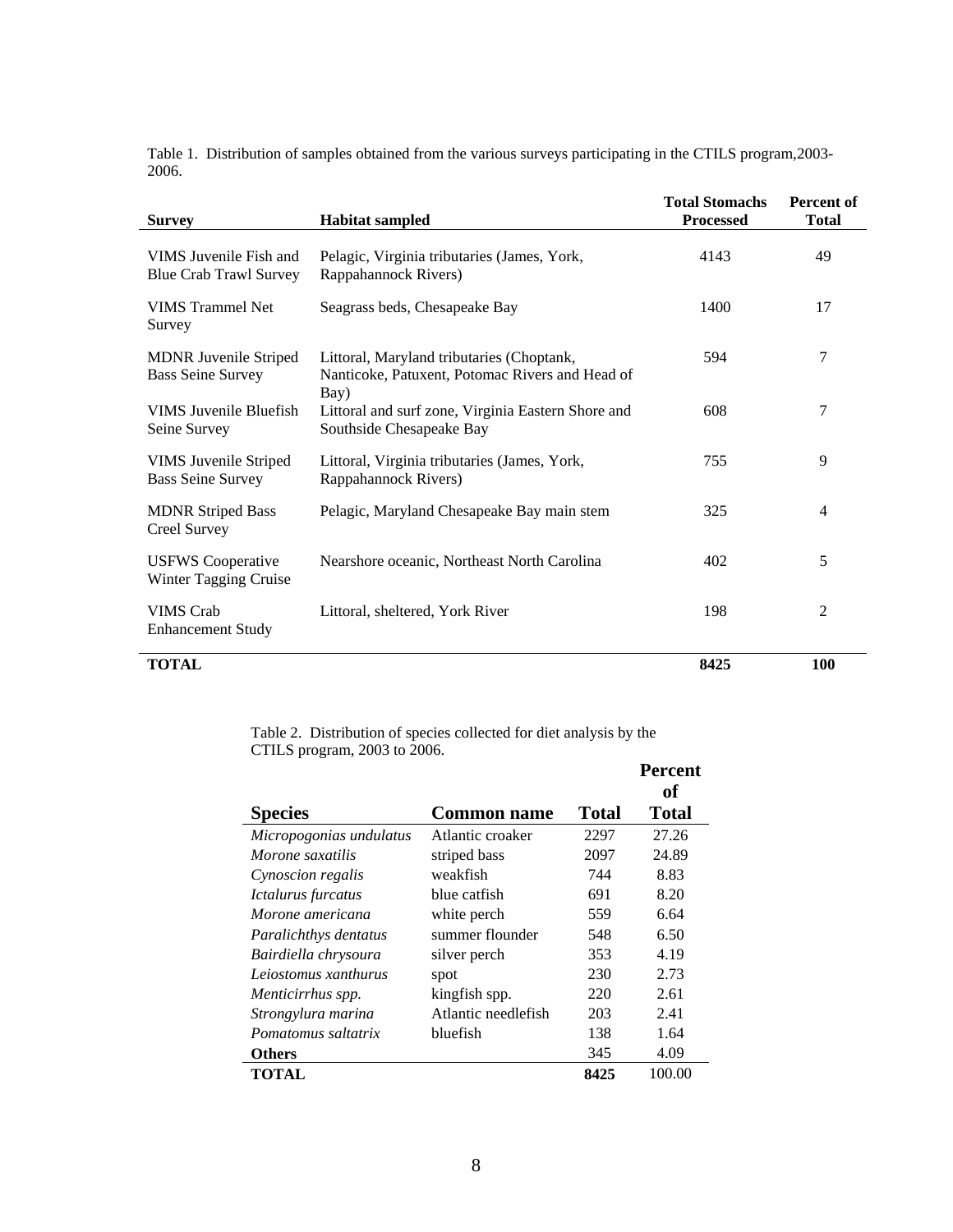In addition to providing information for ecosystem-based fisheries models in the future, the CTILS database was used to compare the diets of fish species in multiple contexts, as fish diets change in time and space. Performing simple diet analyses on priority species based on their commercial, recreational, or ecological importance reveals preliminary information on which to build more robust analyses. A comparison of the diets of adult striped bass (*Morone saxatilis*) collected by four surveys operating in different regions of the Chesapeake Bay indicated notable differences as well as similarities (Figure 3). A similar comparison between the diets of juvenile striped bass sampled by three different surveys in the Chesapeake Bay in 2004 was performed (Figure 4).

Comparisons were also made between the diets of predators utilizing the Chesapeake Bay seagrass beds and the James, York, and Rappahannock Rivers. Diets of weakfish (*Cynoscion regalis*), summer flounder (*Paralichthys dentatus*), silver perch (*Bairdiella chrysoura*), and Atlantic croaker were compared (Figures 5-8). The diets of blue catfish (*Ictalurus furcatus*) were also compared between the James, York, and Rappahannock Rivers midwater habitats (Figure 9) and the James and Rappahannock Rivers littoral habitat (Figure 10). The diet of blue catfish was monitored in order to establish any interactions with native species and/or ascertain any impacts on the Asian clam.

Because substantial numbers of Atlantic croaker (*Micropogonias undulatus*) occur in Chesapeake Bay habitats year-round, a monthly plot of diet data from specimens sampled in the James, York, and Rappahannock Rivers in Virginia was generated (Figure 11).

Young-of-the-year bluefish (*Pomatomus saltatrix*) diet was compared between fish captured at Southside and Eastern Shore locations of Chesapeake Bay (Figure 12). The VIMS Juvenile Bluefish Seine Survey and the Juvenile Striped Bass Seine Survey both captured Atlantic needlefish (*Stronylura marina*), and a diet comparison between fish captured at the Southside and Eastern Shore locations and the Virginia tributaries was made (Figure 13).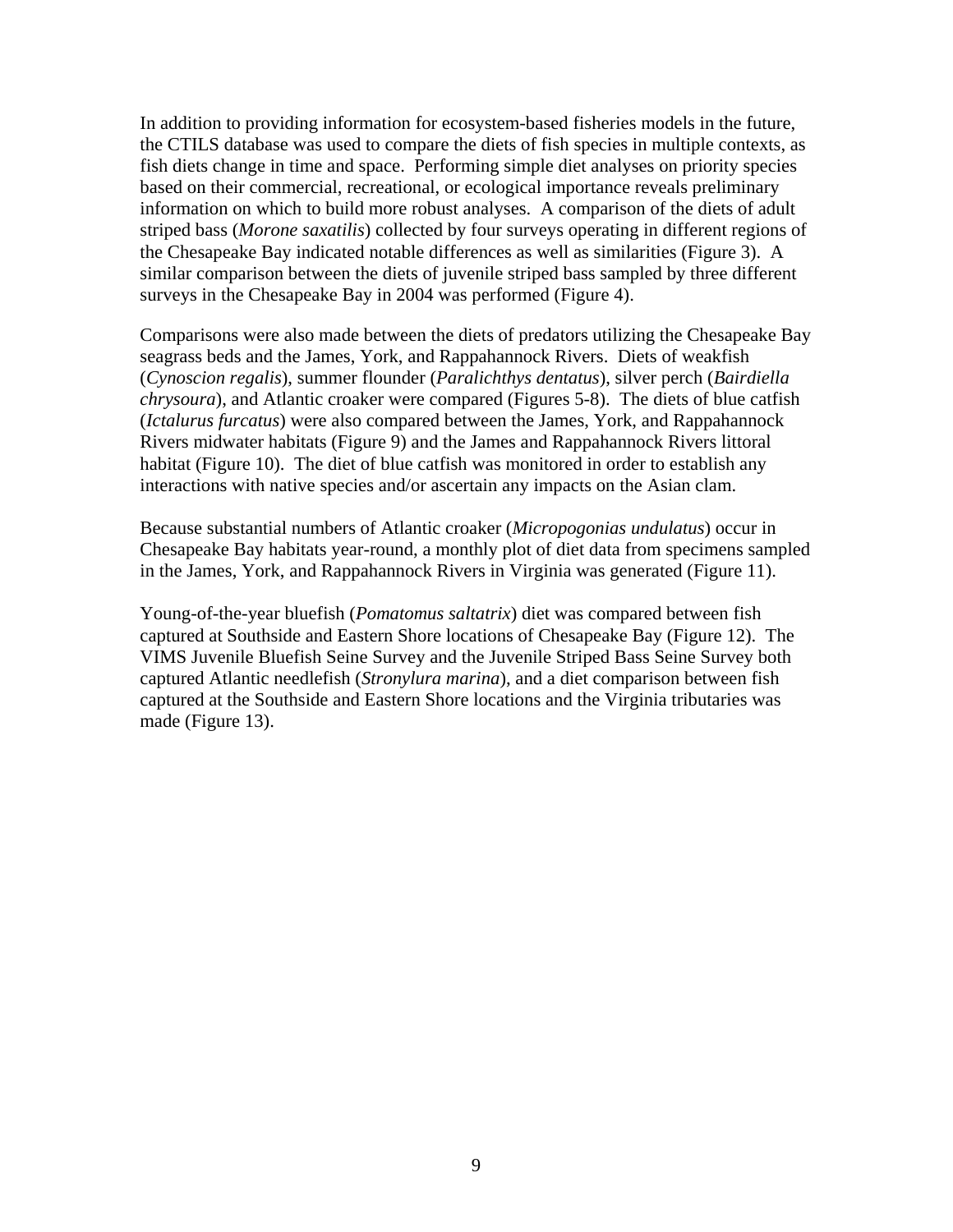### Adult and juvenile striped bass foraging habitats

The most distinct difference between the diets of adult striped bass captured in various habitats was between that in the seagrass beds versus the Virginia river tributaries, the Maryland main stem, and the nearshore North Carolina vicinity (Figure3). The primary prey of striped bass in seagrass beds were blue crabs (*Callinectes sapidus*). Atlantic menhaden (*Brevoortia tyrannus*) was the main prey of specimens sampled in the main stem of the Chesapeake Bay in Maryland. Bay anchovies (*Anchoa mitchilli*), followed by Atlantic menhaden, were the most important prey for striped bass collected in nearshore waters of Virginia and North Carolina. Bay anchovy and Atlantic menhaden were equally important, by weight, in the diet of striped bass collected from the Virginia Chesapeake Bay tributaries.



Furthermore, the diets of striped bass captured in the Virginia tributaries and in the seagrass beds display a greater diversity than the striped bass captured in the Maryland Chesapeake Bay main stem and nearshore North Carolina. This may be due to the relatively higher availability of forage habitat in the specialized niches sampled by the VIMS surveys in comparison to the more barren pelagic habitat sampled by the other two surveys. In addition, the fish sampled in Maryland and North Carolina were larger and likely more capable of preying upon schooling fishes, as opposed to foraging on slowermoving benthic prey.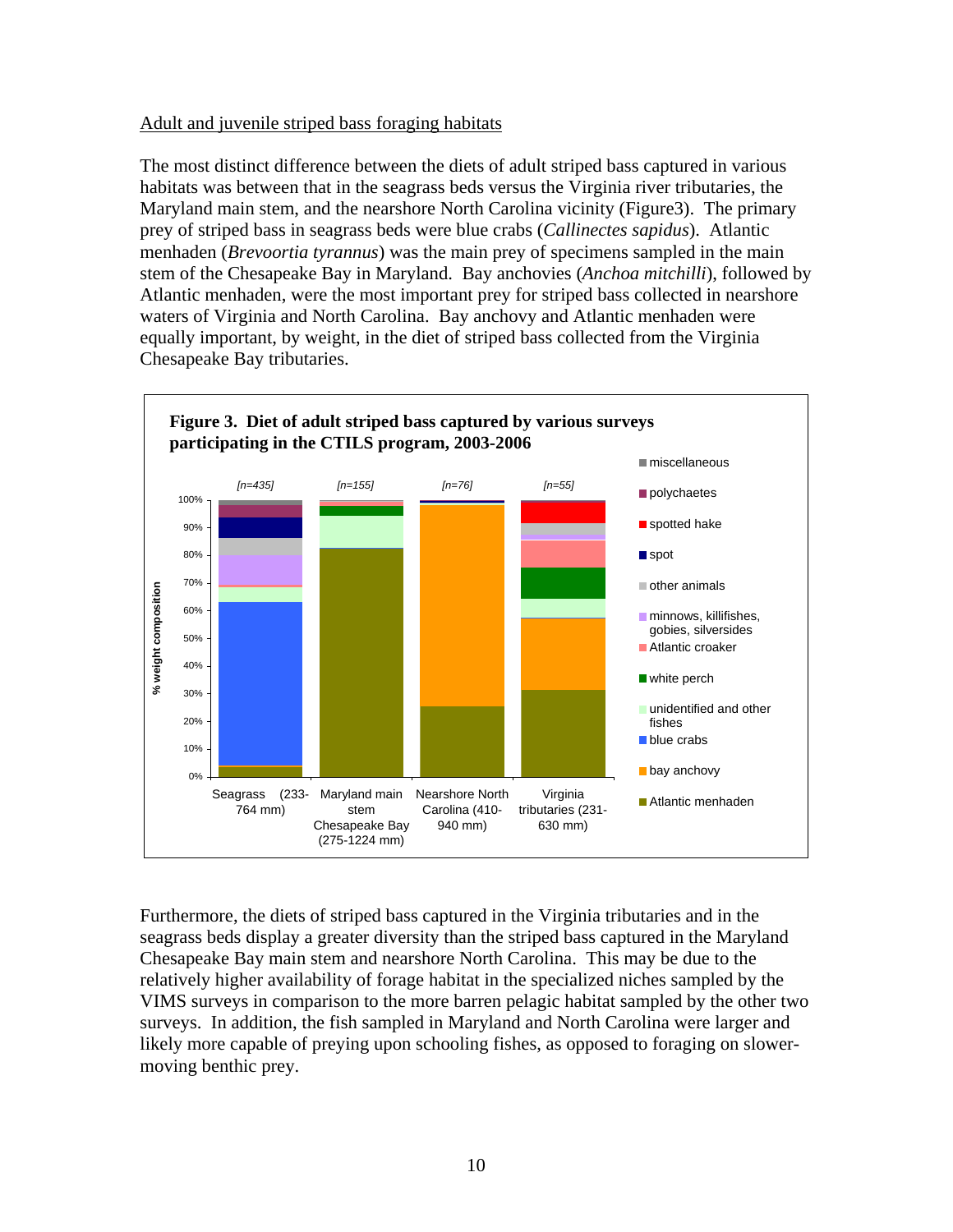The most distinct difference in a comparison of juvenile striped bass captured in various habitats was that fishes were the primary prey of fish captured in the midwater region of the Virginia tributaries and the littoral region of the Maryland tributaries, while invertebrates dominated the diet of fish captured in the Virginia tributary littoral habitats (Figure 4). Specifically, bay anchovy made up the vast majority of the diet of juvenile striped bass sampled in the midwater tributary habitats in Virginia. A significant portion of the diet of fish captured in the Maryland littoral tributary habitats was made up of bay anchovy, while two silversides (*Menidia spp.*) and a tessellated darter (*Etheostoma olmstedi*) comprised most of the weight composition indicated by the category "unidentified and other fishes".



In contrast, the diet of juvenile striped bass in the littoral areas of the Virginia tributaries, was dominated by invertebrates. Amphipods (mostly *Corophium spp.*, *Gammarus spp*., Haustoriids, and *Leptocheirus plumulosus*) and isopods (mostly *Cyathura polita*) were the dominant prey types, followed by grass shrimp (*Palaemonetes spp.*). Two mosquitofish (*Gambusia affinis*) made up about one-fourth of the weight composition indicated by "unidentified and other fishes". Notably, large numbers of the megalopa stage of blue crabs (*Callinectes spp.*), an important species of commercial and recreational interest in the Chesapeake Bay, were consumed by juvenile striped bass in all three sampling locations.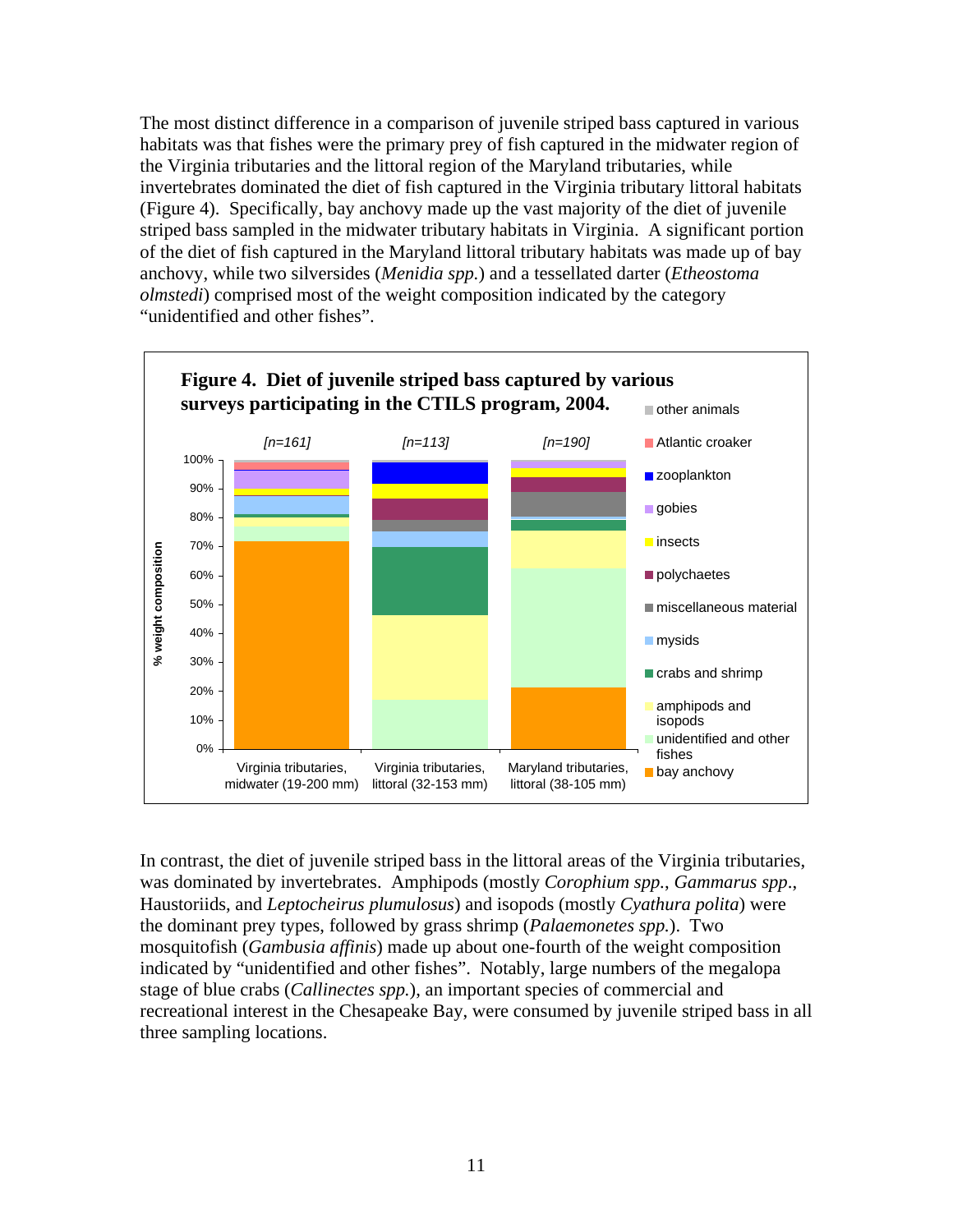#### Virginia vegetated and non-vegetated habitats

In general, weakfish preyed primarily upon bay anchovy, Atlantic menhaden, and mysids (*Neomysis americana*) in the seagrass and Virginia tributary habitats (Figure 5). Atlantic menhaden was the primary prey by weight in the diet of weakfish captured in the seagrass beds and in the Rappahannock River. However, it is important to note that the number of bay anchovy was 14 times greater than the number of Atlantic menhaden consumed by weakfish in the seagrass beds and 10 times greater than Atlantic menhaden eaten by weakfish in the Rappahannock River. Bay anchovy and mysids dominated the weakfish diet by weight in the York River (bay anchovy also outnumbered Atlantic menhaden in the diet by 8 times). In the James River, weakfish (*Cynoscion regalis*) appear to be the most dominant prey consumed by weakfish; however, the number of bay anchovy eaten was 18 times more than the number of weakfish consumed.

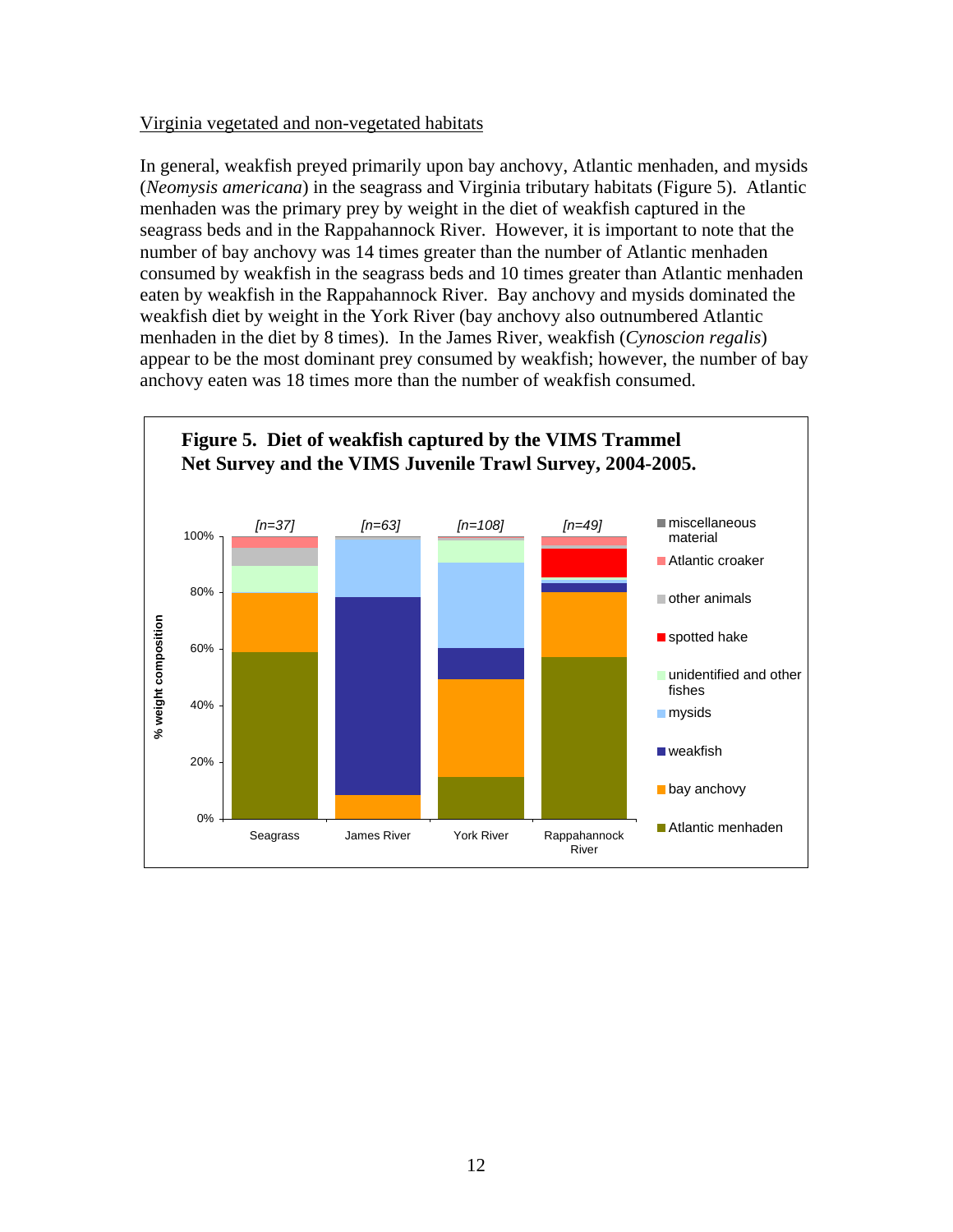The summer flounder sampled preyed primarily on fishes and mysids (Figure 6). In the seagrass beds and the York River, spot (*Leiostomus xanthurus*) was the dominant prey by weight, although bay anchovy outnumbered spot in the diet. In the seagrass habitat, three times more bay anchovy than spot were consumed by summer flounder, and 22 times more bay anchovy than spot were consumed in the York River. Mysids (*Neomysis americana*) was the main prey type for summer flounder in the James River and bay anchovy dominated the diet of summer flounder in the Rappahannock River. Shrimp (*Palaemonetes spp.* and *Crangon septemspinosa*) were important prey items for summer flounder in the seagrass, white perch (*Morone americana*) were consumed in the James River, silver perch (*Bairdiella chrysoura*) in the York River, and Atlantic croaker (*Micropogonias undulatus*) were preyed upon in the Rappahannock River. Atlantic menhaden were also found in the summer flounder diet in the York River.

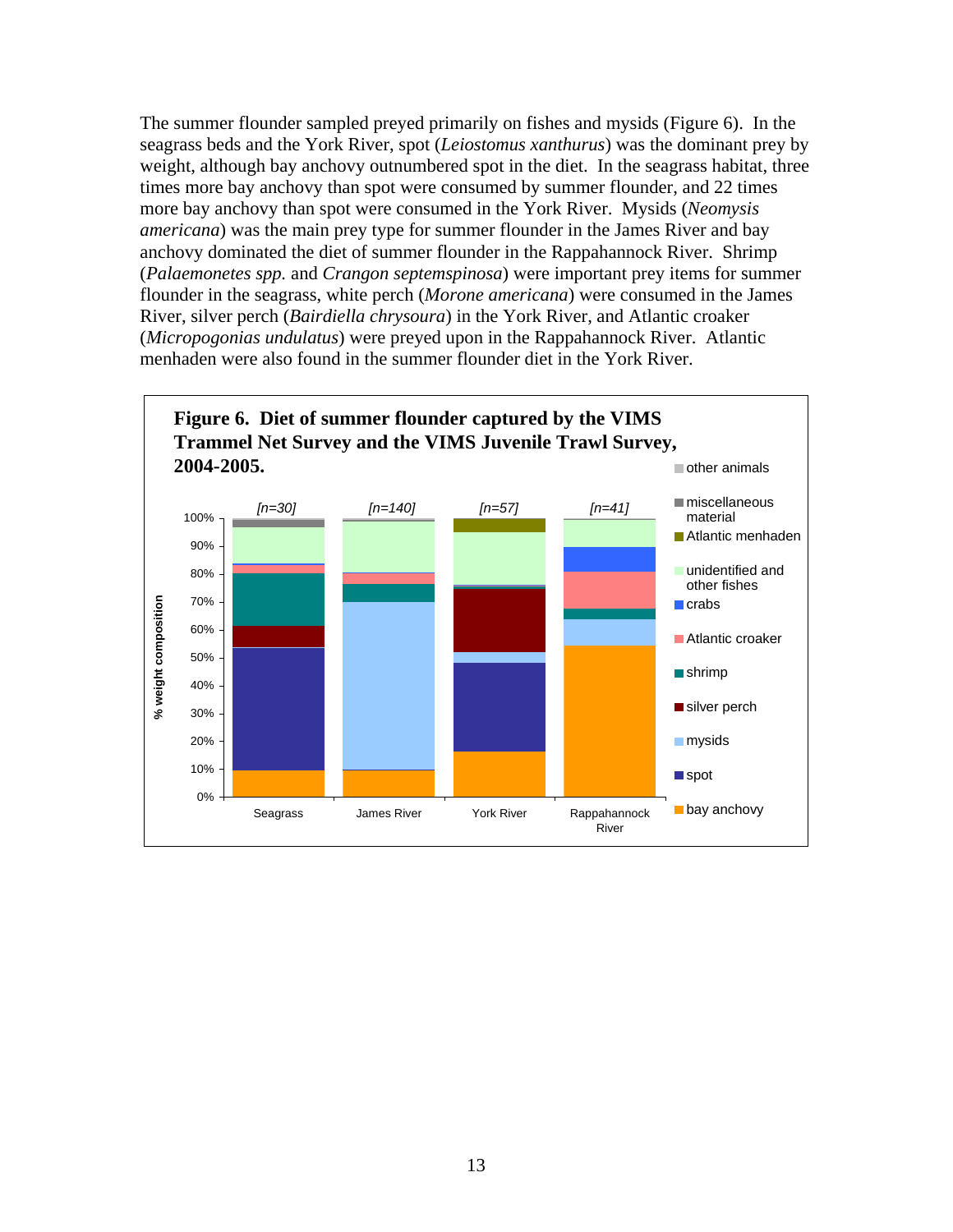Silver perch preyed mainly on shrimp (*Palaemonetes spp.* and *Crangon septemspinosa*) in the seagrass beds and mysids (primarily *Neomysis americana*, some *Mysidopsis bigelowi* in the Rappahannock River only) (Figure7). In the York River, blue crabs comprised a significant portion of the diet by weight. However, by numerical abundance, blue crabs made up only 0.2% of the diet in the York River. Fishes (including Atlantic silversides, gobies, fourspine stickleback, striped killifish, spot, alewife, Atlantic croaker, and pipefish) were important in the diet of silver perch sampled in the seagrass beds. Bay anchovy was an important food source for silver perch in all three rivers.

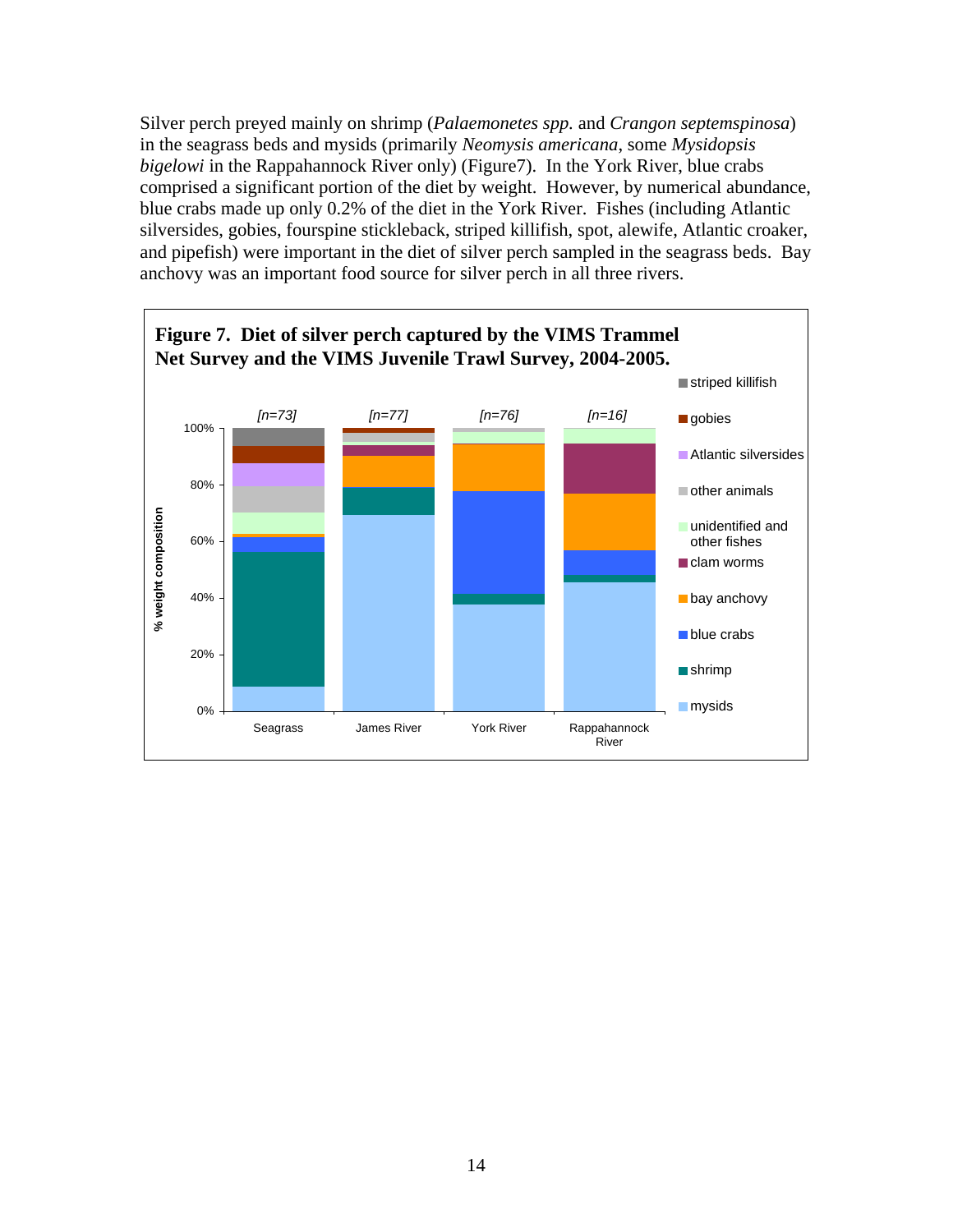Atlantic croaker diet was similar among the seagrass habitat and the river habitats (Figure 8). The primary prey types were polychaetes (*Nereis spp*., terebellids, *Glycera spp.*, *Clymenella torquata*, and *Pectinaria gouldi*) and bivalves (mostly *Macoma spp.*, *Mya arenaria*, *Tagelus plebeius*, *Mulinia lateralis*, and *Mytilus edulis*). Of the bivalves consumed, the softshell clam (*M. arenaria*) was the most heavily exploited species by croaker in the seagrass beds, but found only rarely in the diet of croaker in the rivers. Amphipods (mostly *Leptocheirus plumulosus*, *Gammarus spp.*, *Corophium spp.*, and *Monoculodes edwardsi*) and isopods (mostly *Cyathura polita*, *Chiridotea spp.*, and *Synidotea laevidorsalis*) were important prey types for croaker in the York and Rappahannock Rivers. Mysids (mostly *Neomysis americana*) were important in the James and York Rivers. Crabs (mostly *Callinectes spp*. and xanthids) played a role in the croaker diet in the seagrass beds and the James and York Rivers. The miscellaneous material included unidentified material, vegetation, detritus, sand, mud, and woody debris.

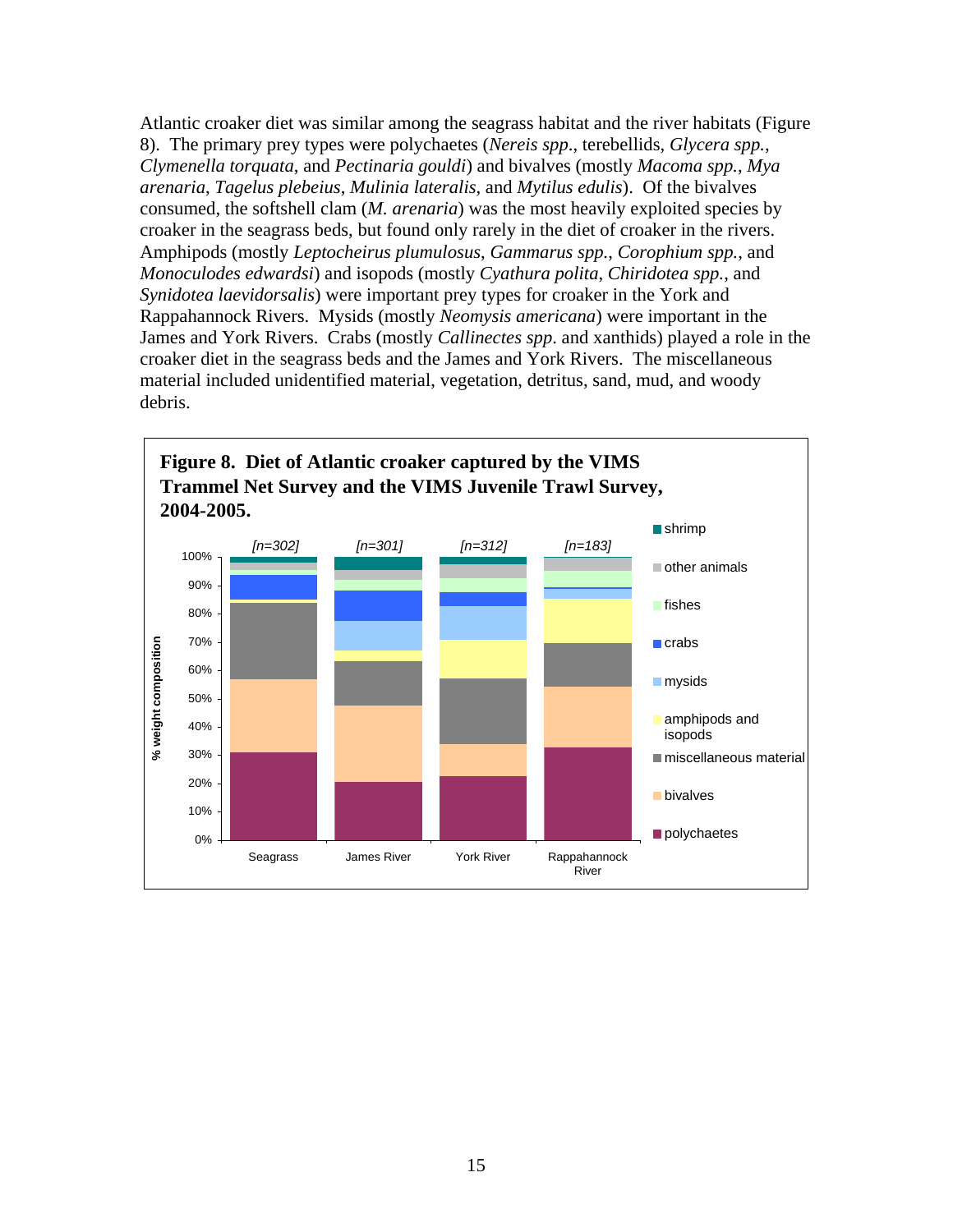#### Non-indigenous species

The blue catfish diet was diverse, which reflects the scavenger feeding behavior of this non-indigenous species (Figure 9). The apparent importance of fish in the diet of blue catfish is represented by only a few large prey fish. For example, the Atlantic menhaden, gizzard shad (*Dorosoma cepedianum*), and white perch were eaten in very small numbers by only a few fish, although they were large prey and therefore contribute a large proportion of the diet. Other fishes consumed included spotted hake (*Urophycis regia*), bay anchovy, Atlantic croaker, hogchokers (*Trinectes maculatus*), gobies, and an American eel (*Anguilla rostrata*). The prey types found more frequently and consistently in the blue catfish diet were amphipods, isopods, and mud crabs (species comparable to those eaten by Atlantic croaker in the three rivers). Miscellaneous material included unidentified material, detritus, sand, mud, shell, woody debris, vegetation, rocks, sand, peanuts, plastic trash, and pieces of scrap bait.

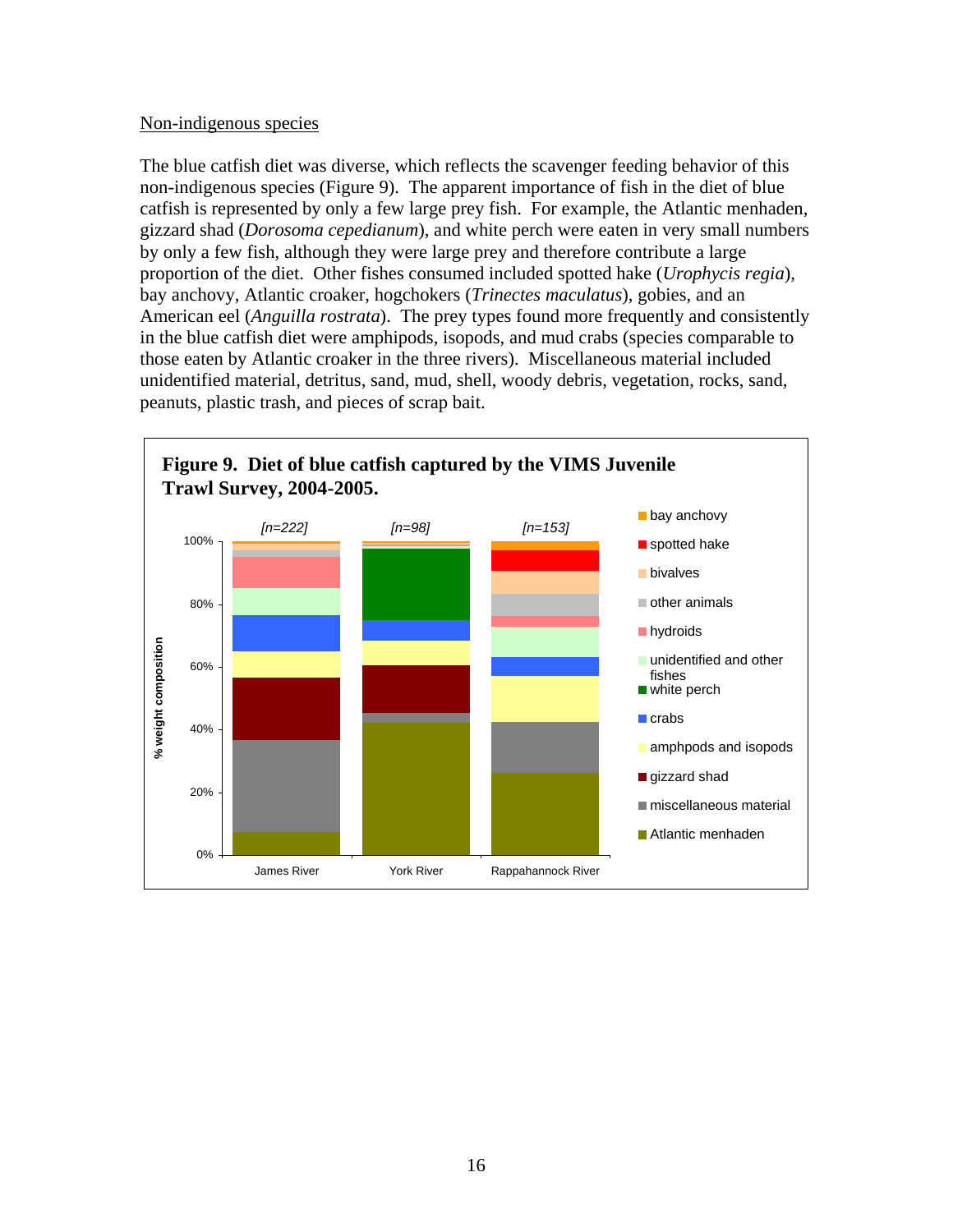Blue catfish were captured by the VIMS Juvenile Striped Bass Seine Survey in only the Rappahannock and James Rivers. The main prey types in the Rappahannock River were the exotic Asian clam (*Corbicula fluminea*) and insects (mostly Chironomid larvae and pupae, mayfly nymphs, and caddisfly larvae). In the James River, the blue catfish preyed mostly on wedge rangia clams (*Rangia cuneata*). The remainder of the diet reflected scavenging behavior, as significant quantities of scales, especially those of longnose gar (*Lepisosteus osseus*), and vegetation were found. Miscellaneous material consumed by the blue catfish in both rivers included unidentified material, rocks, sand, and wood.

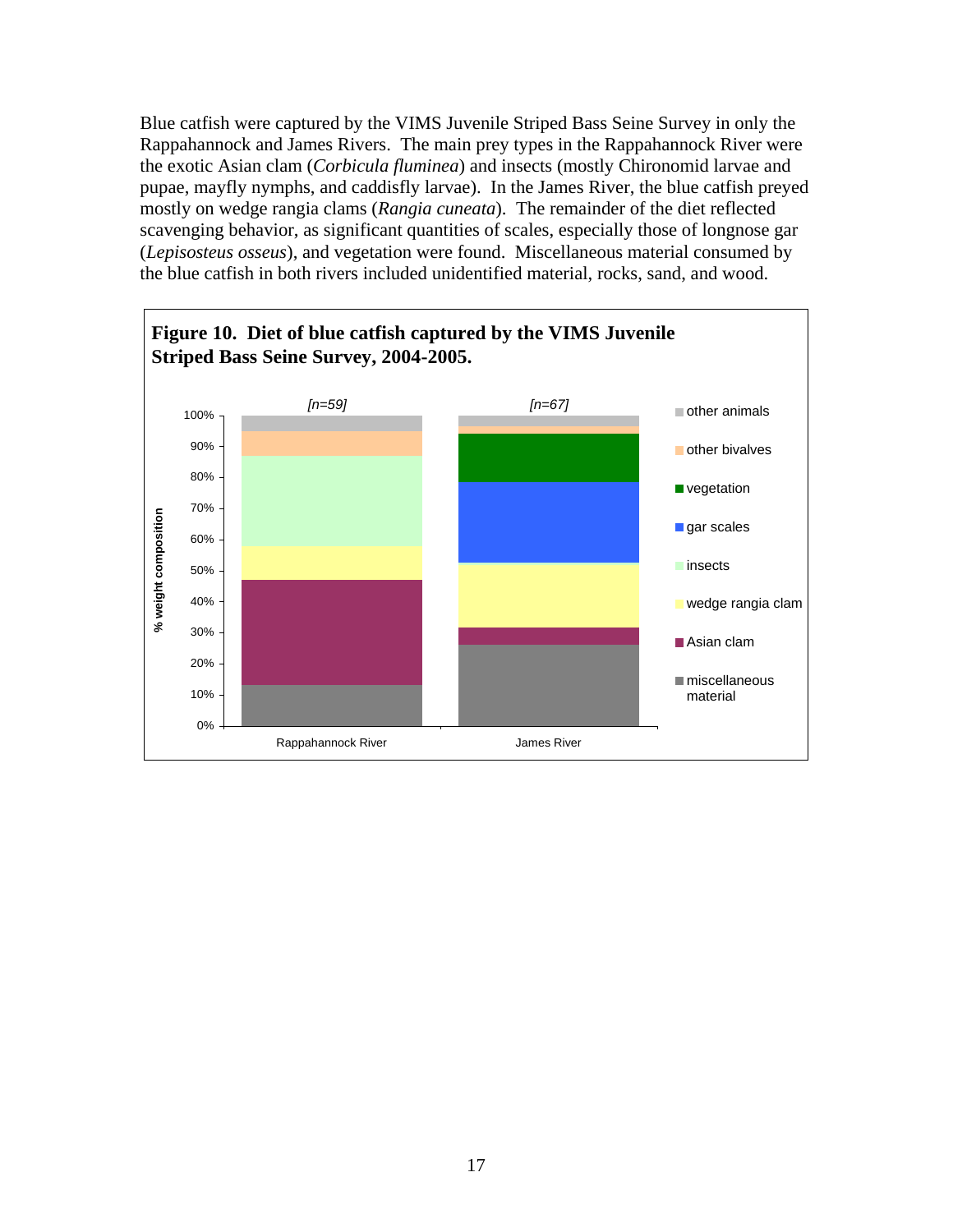#### Monthly shifts in diet

The diet of Atlantic croaker foraging in the midwater habitats of the James, York, and Rappahannock Rivers displayed shifts in diet throughout the year (Figure 11). From March 2004 to March 2005, mysids (largely *Neomysis americana*) were found in the croaker diet every month, and polychaetes (*Nereis spp.*, *Glycera spp.*, Terebellids, *Clymenella torquata*, and *Pectiaria gouldi*) were present in all but two months. In general, mysids, amphipods (primarily *Leptocheirus plumulosus*, *Gammarus spp.*, *Monoculodes edwardsi*, and *Corophium spp.*), and polychaetes dominated in the spring; clams (*Macoma spp.*, *Mya arenaria*, and *Mulinia lateralis*) and polychaetes were dominant in the summer; crabs (primarily *Callinectes sapidus*, *Rhithropanopeus harrissii*, and *Pagurus spp.*), shrimp (*Crangon septemspinosa*) and polychaetes were the primary prey in the fall; and mysids and polychaetes were most important in the winter. The changes in diet may be a result of the availability of prey, the size classes of fish inhabiting the sample location each month, or the presence of other competing species for resources. These questions will be addressed via formal statistical analyses of the diet data coupled with the survey catch data.

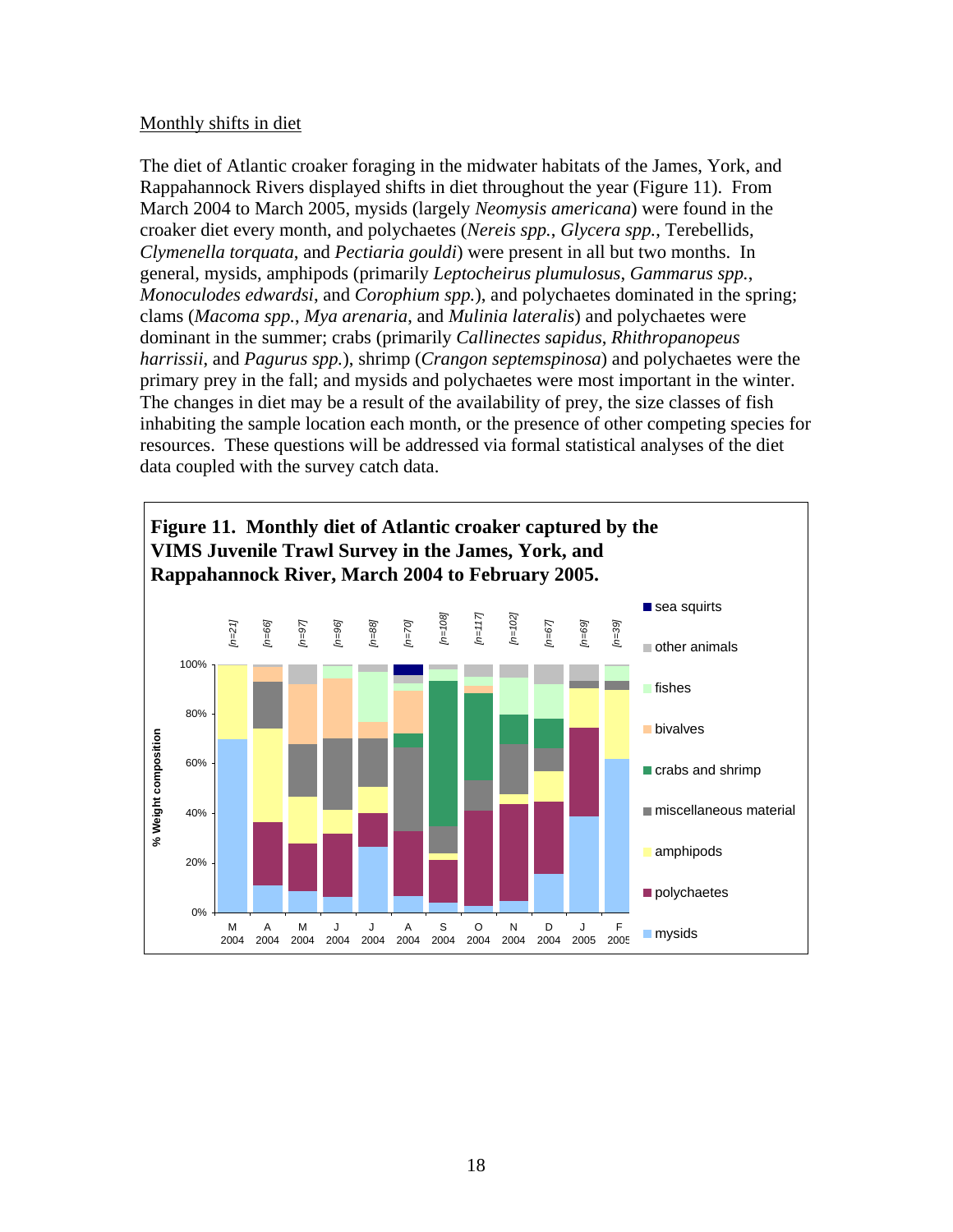### Juvenile piscivores

The diet of young-of-the-year bluefish sampled at Eastern Shore and Southside locations of Chesapeake Bay were slightly different (Figure 12). The primary prey, by weight, of bluefish captured at the Southside locations was the megalope stage of blue crabs followed closely by anchovies (*Anchoa hepsetus* and *A. mitchilli*). Mullet (*Mugil spp.*) and mysids (*Mysidopsis bigelowi* and *Neomysis americana*) were also important prey types. At the Eastern Shore locations, the bluefish diet was dominated by anchovies and silversides. Mullet were found, but blue crabs were absent from the diet of fish sampled at these locations.

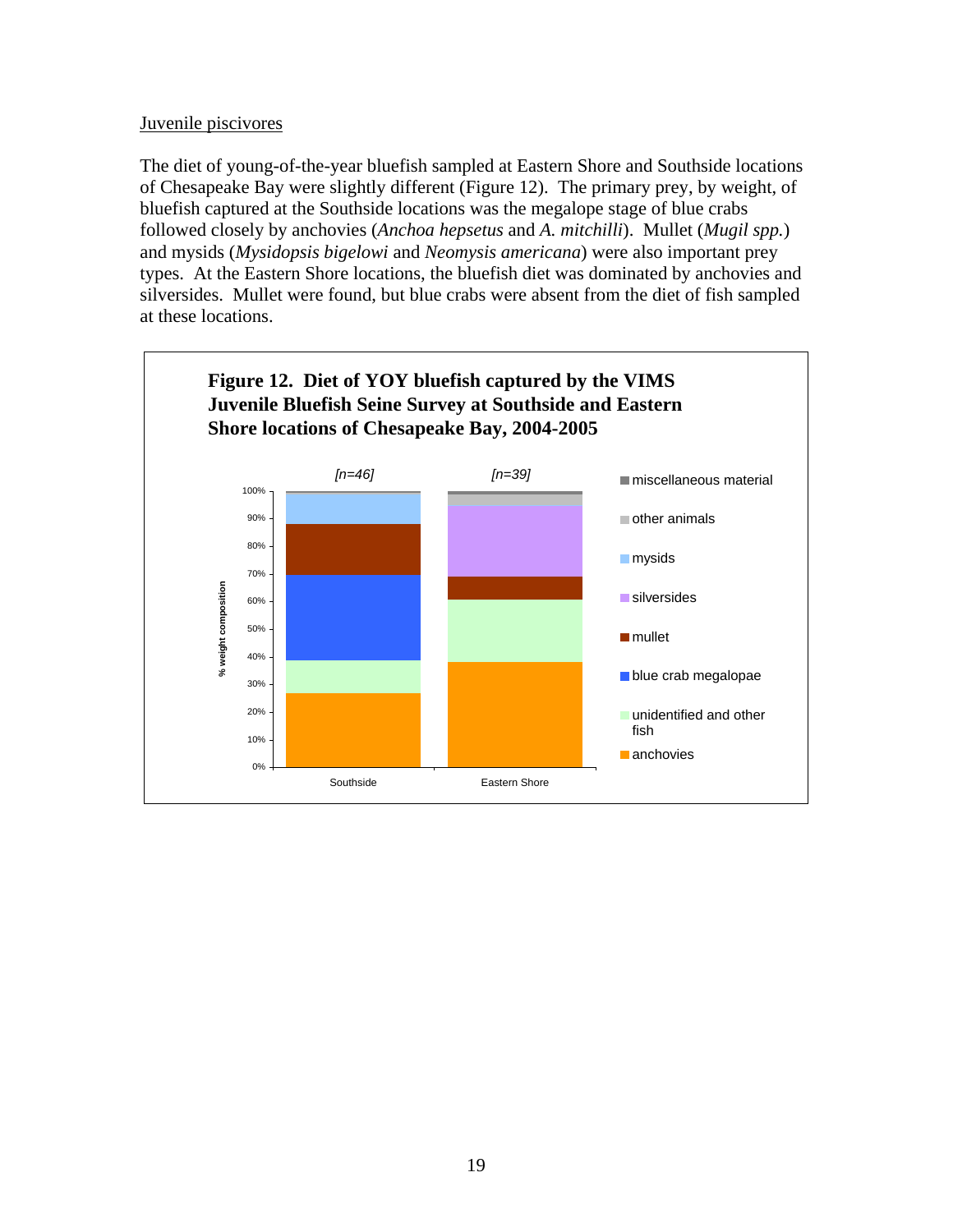The diet of Atlantic needlefish sampled from the Eastern Shore and Virginia tributary locations displayed a similar diet of anchovies (*Anchoa mitchilli* and *A. hepsetus*), silversides, and striped killifish (*Fudulus majalis*). Silversides were more dominant in the Eastern Shore needlefish diet, while in the Virginia tributary needlefish diet striped killifish were more dominant. The diet of needlefish from the Southside locations was slightly different. Here, anchovies were the primary prey, but blue crab megalopae and mullet were also important (Figure 13).



## **CONCLUSION**

The disparity in diet composition shown emphasizes the importance of collecting diet data from a variety of surveys, which expands the spatial and temporal coverage as well as the size range of fish sampled. Further, combining data from a variety of surveys provides a comprehensive diet composition database, and therefore, more reliable parameterization of multispecies fisheries assessment models. Because CTILS is designed to be used both as a reference for diet information throughout as many combinations of species and temporal and spatial scales as possible and as data to be applied to adaptive ecosystem models, the results included in this report should serve only as a few examples of the output that can be generated via this program.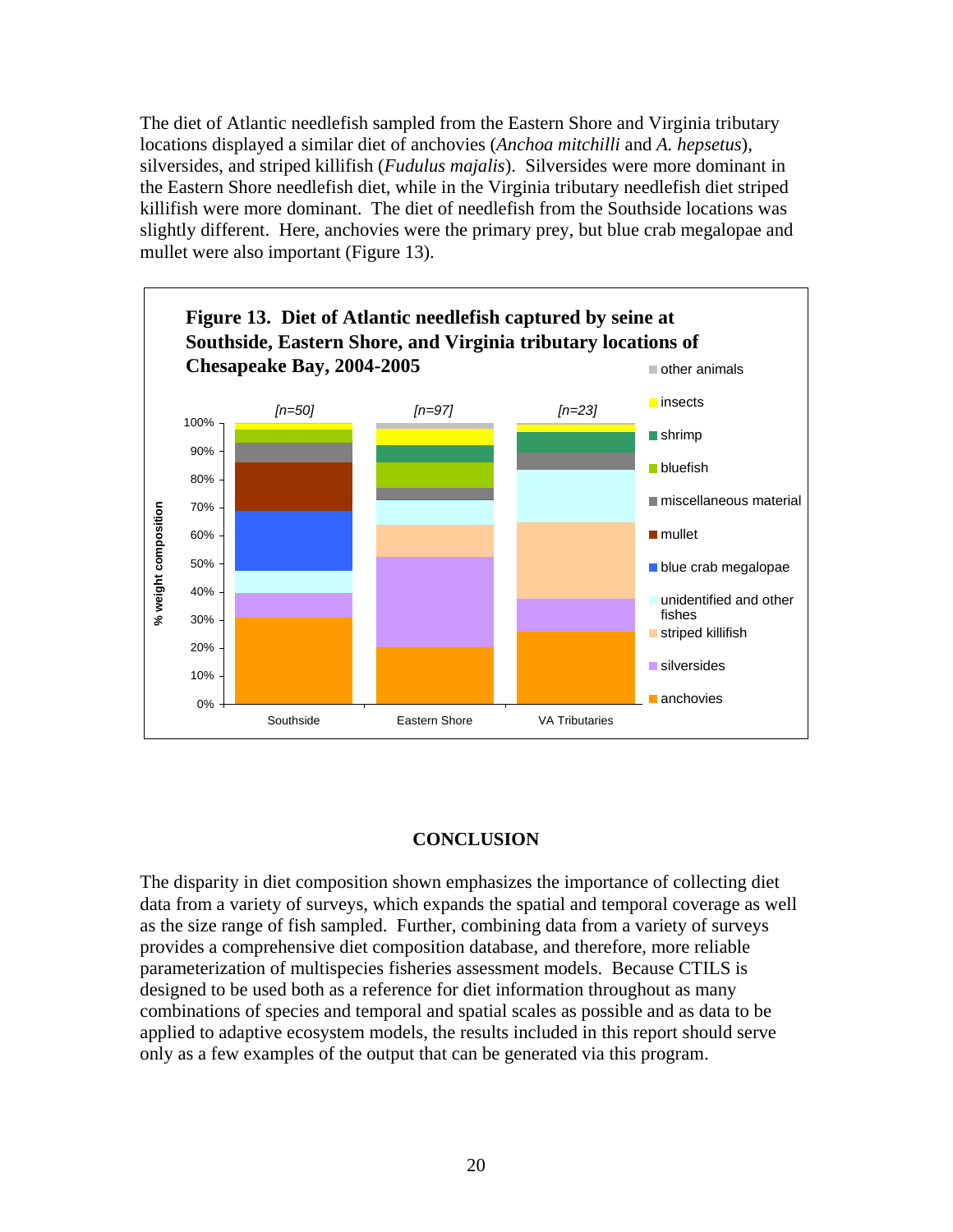#### **REFERENCES**

- Boynton, W.R., T.T. Polgar, and H.H. Zion. 1981. Importance of juvenile striped bass food habits in the Potomac estuary. Transactions of the American Fisheries Society. 110:56-63.
- Buckel, J.A. and D.O. Conover. 1997. Movements, feeding periods, and daily ration of piscivorous young-of-the-year bluefish, *Pomatomus saltatrix*, in the Hudson River estuary. Fishery Bulletin 95: 665-679.
- Buckel, J.A., D.O. Conover, N.D. Steinberg, and K.A. McKown. 1999. Impact of age-0 bluefish (*Pomatomus saltatrix*) predation on age-0 fishes in the Hudson River estuary: evidence for density-dependent loss of juvenile striped bass (*Morone saxatilis*). Canadian Journal of Fisheries and Aquatic Sciences 56:275-287.
- Christensen V., A. Beattie, C. Buchanan, S.J.D. Martell, R.J. Latour, D. Preikshot, H. Townsend, J.H. Uphoff, C.J. Walters, and R.J. Wood. 2006. Fisheries ecosystem model of the Chesapeake Bay: Methodology, parameterization and model exploration. Draft Technical Report for submission to NOAA Tech Rep. Series.
- Griffin, J.C. 2001. Dietary habits of an historical striped bass, *Morone saxatilis*, population in Chesapeake Bay. Master's thesis, Princess Anne, University of Maryland Eastern Shore, MD, USA: 135 pp.
- Harding, J.M. and R. Mann. 2001. Diet and habitat use by bluefish, *Pomatomus saltatrix*, in a Chesapeake Bay estuary. Environmental Biology of Fishes 60: 401-409.
- Hartman, K.J. and S.B. Brandt. 1995. Trophic resource partitioning, diets and growth of sympatric estuarine predators. Transactions of the American Fisheries Society 124:520-537.
- Hyslop, E.J. 1980. Stomach content analysis a review of methods and their application. Journal of Fish Biology 17:411-429.
- Jenkins, R. E., and N. M. Burkhead. 1994. Freshwater fishes of Virginia. American Fisheries Society, Bethesda, MD.
- Juanes, F., J.S. Buckel, and F.S. Scharf. 2001. Predatory behavior and selectivity of a primary piscivore: comparison of fish and non-fish prey. Marine Ecology Progress Series 217: 157-165.
- Latour, R.J., M.J. Brush, and C.F. Bonzek. 2003. Toward ecosystem-based fisheries management; strategies for multispecies modeling and associated data requirements. Fisheries 28:10-22.
- Manooch, C.S. III. 1973. Food habits of yearling and adult striped bass, *Morone saxatilis* (Walbaum) from Albemarle Sound, North Carolina. Chesapeake Science 14:73-86.
- Montane, M.M and W.A. Lowery. 2005. Estimating Relative Juvenile Abundance of Ecologically Important Finfish and Invertebrates in the Virginia Portion of Chesapeake Bay. Annual Report. School of Marine Science, College of William and Mary. Virginia Institute of Marine Science. Gloucester Point, Virginia 23062.
- Murdy, E.O., R.S. Birdsong, and J.A. Musick. 1997. Fishes of Chesapeake Bay. Smithsonian Institution Press. Washington D.C.
- Pauly, D., V. Christensen, and C. Walters. 2000. Ecopath, Ecosim, and Ecospace as tools for evaluating ecosystem impact of fisheries. ICES Journal of Marine Science 57:697-706.